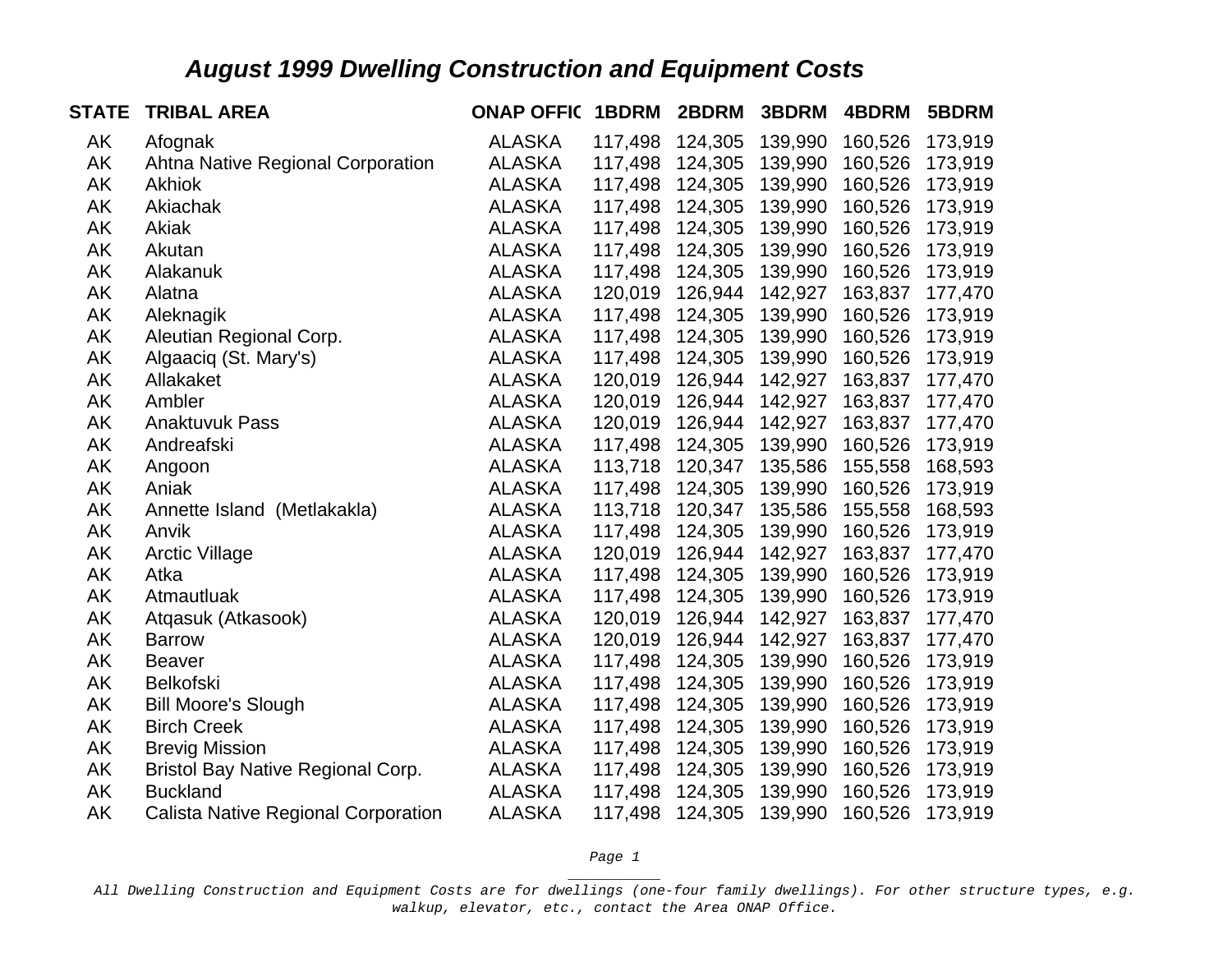| <b>STATE</b> | <b>TRIBAL AREA</b>                         | <b>ONAP OFFIC</b> | 1BDRM   | 2BDRM   | 3BDRM   | 4BDRM   | 5BDRM   |
|--------------|--------------------------------------------|-------------------|---------|---------|---------|---------|---------|
| AK           | Cantwell                                   | <b>ALASKA</b>     | 113,718 | 120,347 | 135,586 | 155,558 | 168,593 |
| AK           | Chalkyitsik                                | <b>ALASKA</b>     | 117,498 | 124,305 | 139,990 | 160,526 | 173,919 |
| AK           | Chanega                                    | <b>ALASKA</b>     | 113,718 | 120,347 | 135,586 | 155,558 | 168,593 |
| AK           | Chefornak                                  | <b>ALASKA</b>     | 117,498 | 124,305 | 139,990 | 160,526 | 173,919 |
| AK           | Chevak                                     | <b>ALASKA</b>     | 117,498 | 124,305 | 139,990 | 160,526 | 173,919 |
| AK           | Chickaloon                                 | <b>ALASKA</b>     | 113,718 | 120,347 | 135,586 | 155,558 | 168,593 |
| AK           | Chignik                                    | <b>ALASKA</b>     | 117,498 | 124,305 | 139,990 | 160,526 | 173,919 |
| AK           | Chignik Lagoon                             | <b>ALASKA</b>     | 117,498 | 124,305 | 139,990 | 160,526 | 173,919 |
| AK           | <b>Chignik Lake</b>                        | <b>ALASKA</b>     | 117,498 | 124,305 | 139,990 | 160,526 | 173,919 |
| AK           | Chilkat                                    | <b>ALASKA</b>     | 113,718 | 120,347 | 135,586 | 155,558 | 168,593 |
| AK           | Chilkoot                                   | <b>ALASKA</b>     | 113,718 | 120,347 | 135,586 | 155,558 | 168,593 |
| AK           | Chistochina                                | <b>ALASKA</b>     | 117,498 | 124,305 | 139,990 | 160,526 | 173,919 |
| AK           | Chitina                                    | <b>ALASKA</b>     | 117,498 | 124,305 | 139,990 | 160,526 | 173,919 |
| AK           | Chuatbaluk                                 | <b>ALASKA</b>     | 117,498 | 124,305 | 139,990 | 160,526 | 173,919 |
| AK           | <b>Chugach Native Regional Corporation</b> | <b>ALASKA</b>     | 113,718 | 120,347 | 135,586 | 155,558 | 168,593 |
| AK           | Chuloonawick                               | <b>ALASKA</b>     | 117,498 | 124,305 | 139,990 | 160,526 | 173,919 |
| AK           | Circle                                     | <b>ALASKA</b>     | 117,498 | 124,305 | 139,990 | 160,526 | 173,919 |
| AK           | <b>Clark's Point</b>                       | <b>ALASKA</b>     | 117,498 | 124,305 | 139,990 | 160,526 | 173,919 |
| AK           | Cook Inlet Native Regional Corporation     | <b>ALASKA</b>     | 113,718 | 120,347 | 135,586 | 155,558 | 168,593 |
| AK           | Council                                    | <b>ALASKA</b>     | 117,498 | 124,305 | 139,990 | 160,526 | 173,919 |
| AK           | Craig                                      | <b>ALASKA</b>     | 113,718 | 120,347 | 135,586 | 155,558 | 168,593 |
| AK           | <b>Crooked Creek</b>                       | <b>ALASKA</b>     | 117,498 | 124,305 | 139,990 | 160,526 | 173,919 |
| AK           | Deering                                    | <b>ALASKA</b>     | 117,498 | 124,305 | 139,990 | 160,526 | 173,919 |
| AK           | Dillingham                                 | <b>ALASKA</b>     | 117,498 | 124,305 | 139,990 | 160,526 | 173,919 |
| AK           | Dot Lake                                   | <b>ALASKA</b>     | 117,498 | 124,305 | 139,990 | 160,526 | 173,919 |
| AK           | Douglas                                    | <b>ALASKA</b>     | 113,718 | 120,347 | 135,586 | 155,558 | 168,593 |
| AK           | Doyon Native Regional Corporation          | <b>ALASKA</b>     | 117,498 | 124,305 | 139,990 | 160,526 | 173,919 |
| AK           | Eagle                                      | <b>ALASKA</b>     | 117,498 | 124,305 | 139,990 | 160,526 | 173,919 |
| AK           | Eek                                        | <b>ALASKA</b>     | 117,498 | 124,305 | 139,990 | 160,526 | 173,919 |
| AK           | Egegik                                     | <b>ALASKA</b>     | 117,498 | 124,305 | 139,990 | 160,526 | 173,919 |
| AK           | <b>Eklutna</b>                             | <b>ALASKA</b>     | 113,718 | 120,347 | 135,586 | 155,558 | 168,593 |
| AK           | <b>Ekuk</b>                                | <b>ALASKA</b>     | 117,498 | 124,305 | 139,990 | 160,526 | 173,919 |

*Page 2 \_\_\_\_\_\_\_\_\_\_\_*

*All Dwelling Construction and Equipment Costs are for dwellings (one-four family dwellings). For other structure types, e.g. walkup, elevator, etc., contact the Area ONAP Office.*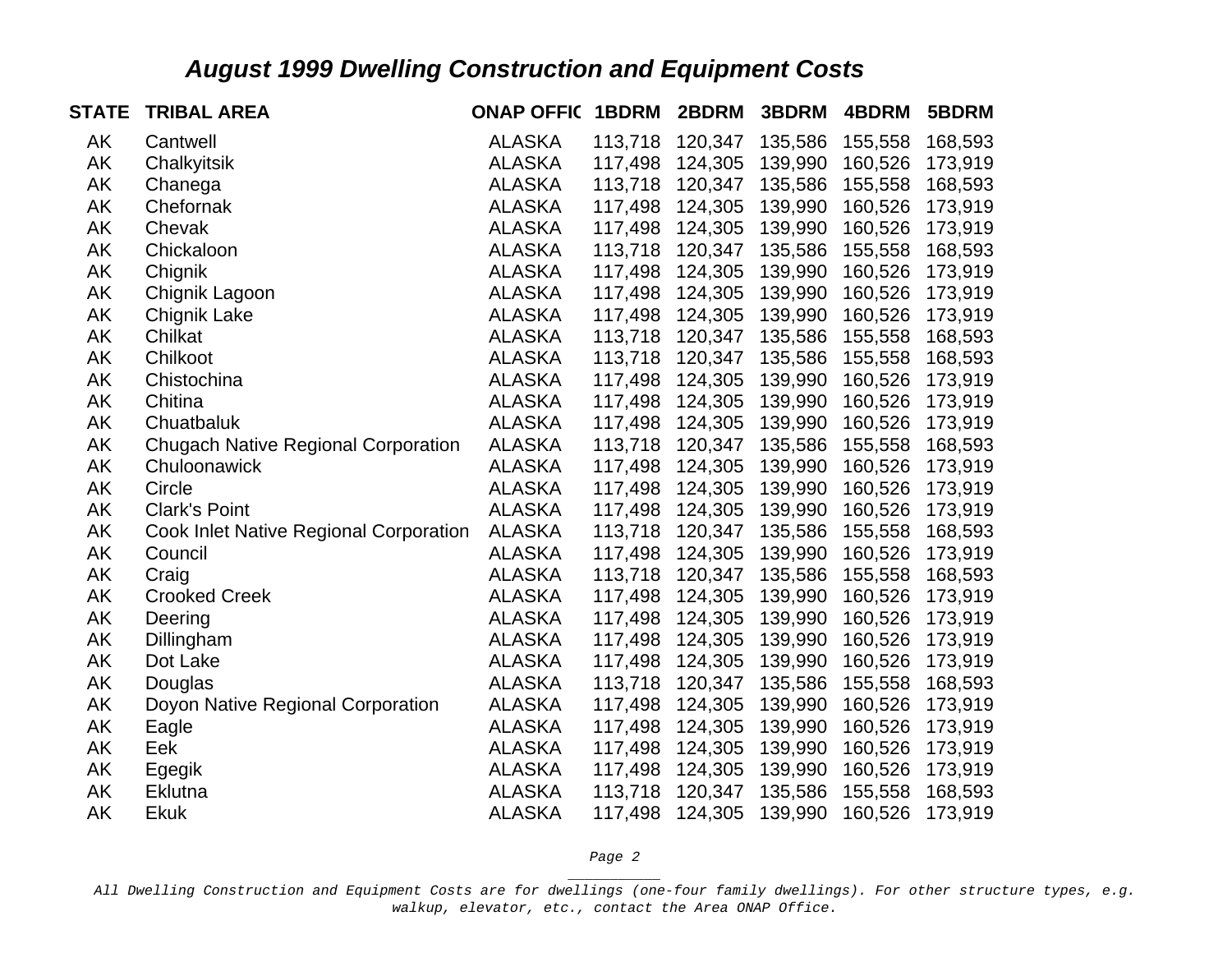| <b>STATE</b> | <b>TRIBAL AREA</b>         | <b>ONAP OFFIC 1BDRM</b> |         | 2BDRM           | 3BDRM   | 4BDRM   | 5BDRM   |
|--------------|----------------------------|-------------------------|---------|-----------------|---------|---------|---------|
| AK           | <b>Ekwok</b>               | <b>ALASKA</b>           | 117,498 | 124,305         | 139,990 | 160,526 | 173,919 |
| AK           | Elim                       | <b>ALASKA</b>           | 117,498 | 124,305         | 139,990 | 160,526 | 173,919 |
| AK           | Emmonak                    | <b>ALASKA</b>           | 117,498 | 124,305         | 139,990 | 160,526 | 173,919 |
| AK           | Evansville (Bettles Field) | <b>ALASKA</b>           | 117,498 | 124,305         | 139,990 | 160,526 | 173,919 |
| AK           | Eyak                       | <b>ALASKA</b>           | 113,718 | 120,347         | 135,586 | 155,558 | 168,593 |
| AK           | <b>False Pass</b>          | <b>ALASKA</b>           | 117,498 | 124,305         | 139,990 | 160,526 | 173,919 |
| AK           | Fort Yukon                 | <b>ALASKA</b>           | 117,498 | 124,305         | 139,990 | 160,526 | 173,919 |
| AK           | Gakona                     | <b>ALASKA</b>           | 113,718 | 120,347         | 135,586 | 155,558 | 168,593 |
| AK           | Galena                     | <b>ALASKA</b>           | 117,498 | 124,305         | 139,990 | 160,526 | 173,919 |
| AK           | Gambell                    | <b>ALASKA</b>           | 120,019 | 126,944         | 142,927 | 163,837 | 177,470 |
| AK           | Georgetown                 | <b>ALASKA</b>           | 117,498 | 124,305         | 139,990 | 160,526 | 173,919 |
| AK           | Golovin (Chinik)           | <b>ALASKA</b>           | 117,498 | 124,305         | 139,990 | 160,526 | 173,919 |
| AK           | Goodnews Bay               | <b>ALASKA</b>           | 117,498 | 124,305         | 139,990 | 160,526 | 173,919 |
| AK           | Grayling                   | <b>ALASKA</b>           | 117,498 | 124,305         | 139,990 | 160,526 | 173,919 |
| AK           | Gulkana                    | <b>ALASKA</b>           | 113,718 | 120,347         | 135,586 | 155,558 | 168,593 |
| AK           | Hamilton                   | <b>ALASKA</b>           |         | 117,498 124,305 | 139,990 | 160,526 | 173,919 |
| AK           | <b>Healy Lake</b>          | <b>ALASKA</b>           | 117,498 | 124,305         | 139,990 | 160,526 | 173,919 |
| AK           | <b>Holy Cross</b>          | <b>ALASKA</b>           | 117,498 | 124,305         | 139,990 | 160,526 | 173,919 |
| AK           | Hoonah                     | <b>ALASKA</b>           | 113,718 | 120,347         | 135,586 | 155,558 | 168,593 |
| AK           | Hooper Bay                 | <b>ALASKA</b>           | 117,498 | 124,305         | 139,990 | 160,526 | 173,919 |
| AK           | Hughes                     | <b>ALASKA</b>           | 120,019 | 126,944         | 142,927 | 163,837 | 177,470 |
| AK           | Huslia                     | <b>ALASKA</b>           | 120,019 | 126,944         | 142,927 | 163,837 | 177,470 |
| AK           | Hydaburg                   | <b>ALASKA</b>           | 113,718 | 120,347         | 135,586 | 155,558 | 168,593 |
| AK           | Igiugig                    | <b>ALASKA</b>           | 117,498 | 124,305         | 139,990 | 160,526 | 173,919 |
| AK           | Iliamna                    | <b>ALASKA</b>           | 117,498 | 124,305         | 139,990 | 160,526 | 173,919 |
| AK           | Inalik (Diomede)           | <b>ALASKA</b>           | 120,019 | 126,944         | 142,927 | 163,837 | 177,470 |
| AK           | <b>Inupiat Community</b>   | <b>ALASKA</b>           | 120,019 | 126,944         | 142,927 | 163,837 | 177,470 |
| AK           | <b>Ivanoff Bay</b>         | <b>ALASKA</b>           | 117,498 | 124,305         | 139,990 | 160,526 | 173,919 |
| AK           | Kaguyak                    | <b>ALASKA</b>           | 117,498 | 124,305         | 139,990 | 160,526 | 173,919 |
| AK           | Kake                       | <b>ALASKA</b>           | 113,718 | 120,347         | 135,586 | 155,558 | 168,593 |
| AK           | Kaktovik (Barter Island)   | <b>ALASKA</b>           | 120,019 | 126,944         | 142,927 | 163,837 | 177,470 |
| AK           | Kalskag                    | <b>ALASKA</b>           | 117,498 | 124,305         | 139,990 | 160,526 | 173,919 |

*Page 3 \_\_\_\_\_\_\_\_\_\_\_*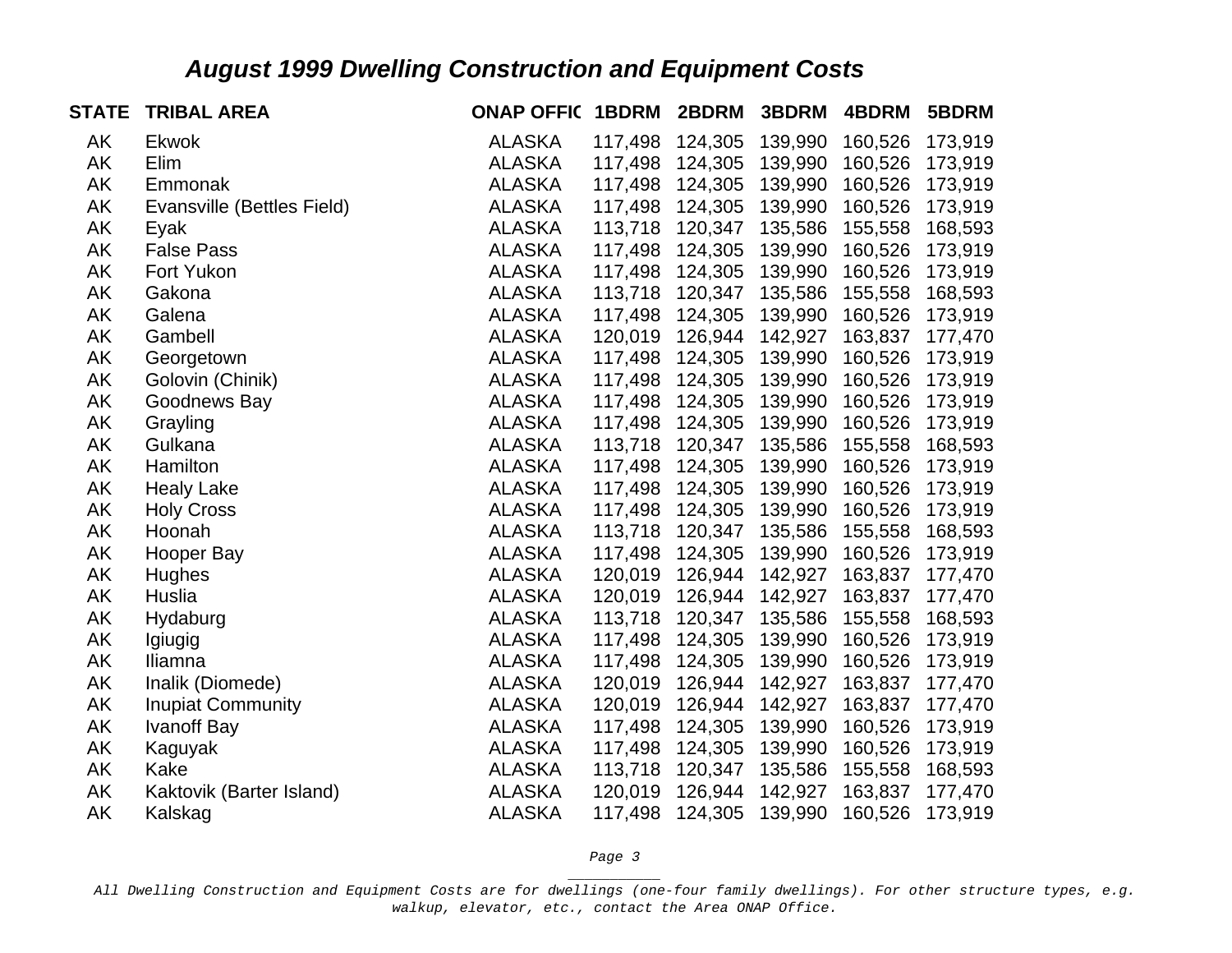| <b>STATE</b> | <b>TRIBAL AREA</b>                 | <b>ONAP OFFIC</b> | 1BDRM   | 2BDRM   | 3BDRM   | 4BDRM   | 5BDRM   |
|--------------|------------------------------------|-------------------|---------|---------|---------|---------|---------|
| AK           | Kaltag                             | <b>ALASKA</b>     | 117,498 | 124,305 | 139,990 | 160,526 | 173,919 |
| AK           | Kanatak                            | <b>ALASKA</b>     | 117,498 | 124,305 | 139,990 | 160,526 | 173,919 |
| AK           | Karluk                             | <b>ALASKA</b>     | 117,498 | 124,305 | 139,990 | 160,526 | 173,919 |
| AK           | Kasigluk                           | <b>ALASKA</b>     | 117,498 | 124,305 | 139,990 | 160,526 | 173,919 |
| AK           | Kassan                             | <b>ALASKA</b>     | 113,718 | 120,347 | 135,586 | 155,558 | 168,593 |
| AK           | Kenaitze                           | <b>ALASKA</b>     | 113,718 | 120,347 | 135,586 | 155,558 | 168,593 |
| AK           | Ketchikan                          | <b>ALASKA</b>     | 113,718 | 120,347 | 135,586 | 155,558 | 168,593 |
| AK           | Kiana                              | <b>ALASKA</b>     | 117,498 | 124,305 | 139,990 | 160,526 | 173,919 |
| AK           | <b>King Cove</b>                   | <b>ALASKA</b>     | 117,498 | 124,305 | 139,990 | 160,526 | 173,919 |
| AK           | King Island                        | <b>ALASKA</b>     | 117,498 | 124,305 | 139,990 | 160,526 | 173,919 |
| AK           | Kipnuk                             | <b>ALASKA</b>     | 117,498 | 124,305 | 139,990 | 160,526 | 173,919 |
| AK           | Kivalina                           | <b>ALASKA</b>     | 117,498 | 124,305 | 139,990 | 160,526 | 173,919 |
| AK           | Klawock                            | <b>ALASKA</b>     | 113,718 | 120,347 | 135,586 | 155,558 | 168,593 |
| AK           | Kluti Kaah (Copper Center)         | <b>ALASKA</b>     | 113,718 | 120,347 | 135,586 | 155,558 | 168,593 |
| AK           | Knik                               | <b>ALASKA</b>     | 113,718 | 120,347 | 135,586 | 155,558 | 168,593 |
| AK           | Kobuk                              | <b>ALASKA</b>     | 120,019 | 126,944 | 142,927 | 163,837 | 177,470 |
| AK           | Kokhanok                           | <b>ALASKA</b>     | 117,498 | 124,305 | 139,990 | 160,526 | 173,919 |
| AK           | Koliganek                          | <b>ALASKA</b>     | 120,019 | 126,944 | 142,927 | 163,837 | 177,470 |
| AK           | Kongiganak                         | <b>ALASKA</b>     | 117,498 | 124,305 | 139,990 | 160,526 | 173,919 |
| AK           | Koniag Native Regional Corporation | <b>ALASKA</b>     | 117,498 | 124,305 | 139,990 | 160,526 | 173,919 |
| AK           | Kotlik                             | <b>ALASKA</b>     | 117,498 | 124,305 | 139,990 | 160,526 | 173,919 |
| AK           | Kotzebue                           | <b>ALASKA</b>     | 117,498 | 124,305 | 139,990 | 160,526 | 173,919 |
| AK           | Koyuk                              | <b>ALASKA</b>     | 117,498 | 124,305 | 139,990 | 160,526 | 173,919 |
| AK           | Koyukuk                            | <b>ALASKA</b>     | 117,498 | 124,305 | 139,990 | 160,526 | 173,919 |
| AK           | <b>Kwethluk</b>                    | <b>ALASKA</b>     | 117,498 | 124,305 | 139,990 | 160,526 | 173,919 |
| AK           | Kwigillingok                       | <b>ALASKA</b>     | 117,498 | 124,305 | 139,990 | 160,526 | 173,919 |
| AK           | Kwinhagak (Quinhagak)              | <b>ALASKA</b>     | 117,498 | 124,305 | 139,990 | 160,526 | 173,919 |
| AK           | Larsen Bay                         | <b>ALASKA</b>     | 117,498 | 124,305 | 139,990 | 160,526 | 173,919 |
| AK           | Lesnoi (Woody Island)              | <b>ALASKA</b>     | 117,498 | 124,305 | 139,990 | 160,526 | 173,919 |
| AK           | Levelock                           | <b>ALASKA</b>     | 117,498 | 124,305 | 139,990 | 160,526 | 173,919 |
| AK           | Lime                               | <b>ALASKA</b>     | 120,019 | 126,944 | 142,927 | 163,837 | 177,470 |
| AK           | Lower.Kalskag                      | <b>ALASKA</b>     | 117,498 | 124,305 | 139,990 | 160,526 | 173,919 |

*Page 4 \_\_\_\_\_\_\_\_\_\_\_*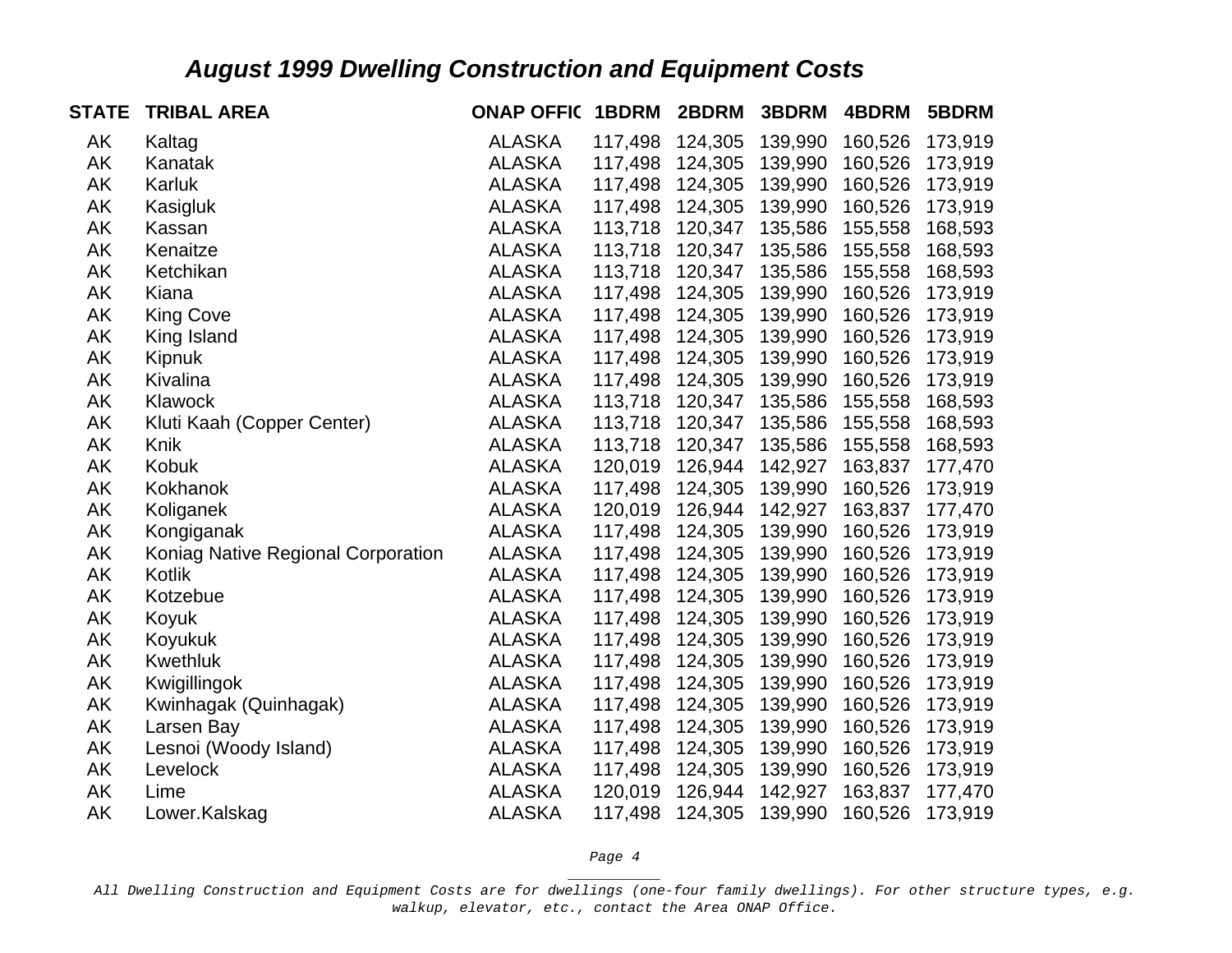| <b>STATE</b> | <b>TRIBAL AREA</b>                      | <b>ONAP OFFIC</b> | 1BDRM   | 2BDRM   | 3BDRM   | 4BDRM   | 5BDRM   |
|--------------|-----------------------------------------|-------------------|---------|---------|---------|---------|---------|
| AK           | <b>Manley Hot Springs</b>               | <b>ALASKA</b>     | 117,498 | 124,305 | 139,990 | 160,526 | 173,919 |
| AK           | Manokotak                               | <b>ALASKA</b>     | 117,498 | 124,305 | 139,990 | 160,526 | 173,919 |
| AK           | Marshall                                | <b>ALASKA</b>     | 117,498 | 124,305 | 139,990 | 160,526 | 173,919 |
| AK           | Mary's Igloo                            | <b>ALASKA</b>     | 117,498 | 124,305 | 139,990 | 160,526 | 173,919 |
| AK           | <b>McGrath</b>                          | <b>ALASKA</b>     | 120,019 | 126,944 | 142,927 | 163,837 | 177,470 |
| AK           | Mekoryuk                                | <b>ALASKA</b>     | 117,498 | 124,305 | 139,990 | 160,526 | 173,919 |
| AK           | Mentasta                                | <b>ALASKA</b>     | 117,498 | 124,305 | 139,990 | 160,526 | 173,919 |
| AK           | Minto                                   | <b>ALASKA</b>     | 117,498 | 124,305 | 139,990 | 160,526 | 173,919 |
| AK           | Mountain Village                        | <b>ALASKA</b>     | 117,498 | 124,305 | 139,990 | 160,526 | 173,919 |
| AK           | <b>Naknek</b>                           | <b>ALASKA</b>     | 117,498 | 124,305 | 139,990 | 160,526 | 173,919 |
| AK           | <b>NANA Native Regional Corporation</b> | <b>ALASKA</b>     | 120,019 | 126,944 | 142,927 | 163,837 | 177,470 |
| AK           | Nanwelek (English Bay)                  | <b>ALASKA</b>     | 113,718 | 120,347 | 135,586 | 155,558 | 168,593 |
| AK           | Napaimute                               | <b>ALASKA</b>     | 117,498 | 124,305 | 139,990 | 160,526 | 173,919 |
| AK           | Napakiak                                | <b>ALASKA</b>     | 117,498 | 124,305 | 139,990 | 160,526 | 173,919 |
| AK           | Napaskiak                               | <b>ALASKA</b>     | 117,498 | 124,305 | 139,990 | 160,526 | 173,919 |
| AK           | Nelson Lagoon                           | <b>ALASKA</b>     | 117,498 | 124,305 | 139,990 | 160,526 | 173,919 |
| AK           | Nenana                                  | <b>ALASKA</b>     | 117,498 | 124,305 | 139,990 | 160,526 | 173,919 |
| AK           | <b>New Stuyahok</b>                     | <b>ALASKA</b>     | 120,019 | 126,944 | 142,927 | 163,837 | 177,470 |
| AK           | Newhalen                                | <b>ALASKA</b>     | 117,498 | 124,305 | 139,990 | 160,526 | 173,919 |
| AK           | <b>Newtok</b>                           | <b>ALASKA</b>     | 117,498 | 124,305 | 139,990 | 160,526 | 173,919 |
| AK           | Nightmute                               | <b>ALASKA</b>     | 117,498 | 124,305 | 139,990 | 160,526 | 173,919 |
| AK           | Nikolai                                 | <b>ALASKA</b>     | 120,019 | 126,944 | 142,927 | 163,837 | 177,470 |
| AK           | Nikolski                                | <b>ALASKA</b>     | 117,498 | 124,305 | 139,990 | 160,526 | 173,919 |
| AK           | <b>Ninilchik</b>                        | <b>ALASKA</b>     | 113,718 | 120,347 | 135,586 | 155,558 | 168,593 |
| AK           | <b>Noatuk</b>                           | <b>ALASKA</b>     | 120,019 | 126,944 | 142,927 | 163,837 | 177,470 |
| AK           | Nome                                    | <b>ALASKA</b>     | 117,498 | 124,305 | 139,990 | 160,526 | 173,919 |
| AK           | Nondalton                               | <b>ALASKA</b>     | 117,498 | 124,305 | 139,990 | 160,526 | 173,919 |
| AK           | Noorvik                                 | <b>ALASKA</b>     | 117,498 | 124,305 | 139,990 | 160,526 | 173,919 |
| AK           | Northway                                | <b>ALASKA</b>     | 117,498 | 124,305 | 139,990 | 160,526 | 173,919 |
| AK           | <b>Nuigsut</b>                          | <b>ALASKA</b>     | 120,019 | 126,944 | 142,927 | 163,837 | 177,470 |
| AK           | <b>Nulato</b>                           | <b>ALASKA</b>     | 117,498 | 124,305 | 139,990 | 160,526 | 173,919 |
| AK           | Nunapitchuk                             | <b>ALASKA</b>     | 117,498 | 124,305 | 139,990 | 160,526 | 173,919 |

*Page 5 \_\_\_\_\_\_\_\_\_\_\_*

*All Dwelling Construction and Equipment Costs are for dwellings (one-four family dwellings). For other structure types, e.g. walkup, elevator, etc., contact the Area ONAP Office.*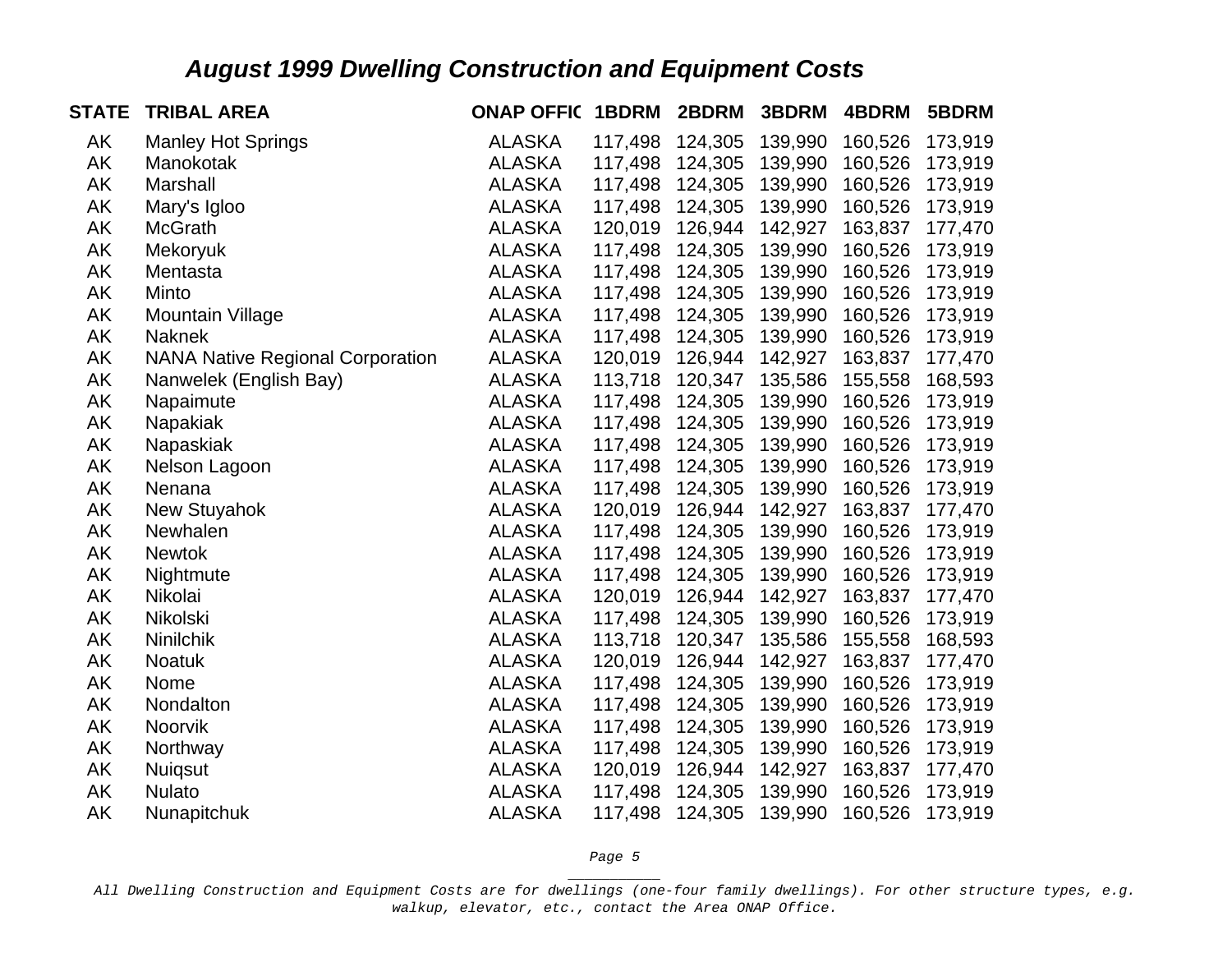| <b>STATE</b> | <b>TRIBAL AREA</b>            | <b>ONAP OFFIC</b> | 1BDRM   | 2BDRM   | 3BDRM   | 4BDRM   | 5BDRM   |
|--------------|-------------------------------|-------------------|---------|---------|---------|---------|---------|
| AK           | Ohogamiut                     | <b>ALASKA</b>     | 117,498 | 124,305 | 139,990 | 160,526 | 173,919 |
| AK           | Old Harbor                    | <b>ALASKA</b>     | 117,498 | 124,305 | 139,990 | 160,526 | 173,919 |
| AK           | Orutsararmuit (Bethel)        | <b>ALASKA</b>     | 117,498 | 124,305 | 139,990 | 160,526 | 173,919 |
| AK           | Oscarville                    | <b>ALASKA</b>     | 117,498 | 124,305 | 139,990 | 160,526 | 173,919 |
| AK           | Ouzinkie                      | <b>ALASKA</b>     | 117,498 | 124,305 | 139,990 | 160,526 | 173,919 |
| AK           | Paimiut                       | <b>ALASKA</b>     | 117,498 | 124,305 | 139,990 | 160,526 | 173,919 |
| AK           | <b>Pauloff Village</b>        | <b>ALASKA</b>     | 117,498 | 124,305 | 139,990 | 160,526 | 173,919 |
| AK           | Pedro Bay                     | <b>ALASKA</b>     | 117,498 | 124,305 | 139,990 | 160,526 | 173,919 |
| AK           | Perryville                    | <b>ALASKA</b>     | 117,498 | 124,305 | 139,990 | 160,526 | 173,919 |
| AK           | Petersburg                    | <b>ALASKA</b>     | 113,718 | 120,347 | 135,586 | 155,558 | 168,593 |
| AK           | <b>Pilot Point</b>            | <b>ALASKA</b>     | 117,498 | 124,305 | 139,990 | 160,526 | 173,919 |
| AK           | <b>Pilot Station</b>          | <b>ALASKA</b>     | 117,498 | 124,305 | 139,990 | 160,526 | 173,919 |
| AK           | Pitka's Point                 | <b>ALASKA</b>     | 117,498 | 124,305 | 139,990 | 160,526 | 173,919 |
| AK           | Platinum                      | <b>ALASKA</b>     | 117,498 | 124,305 | 139,990 | 160,526 | 173,919 |
| AK           | Point Hope                    | <b>ALASKA</b>     | 120,019 | 126,944 | 142,927 | 163,837 | 177,470 |
| AK           | Point Lay                     | <b>ALASKA</b>     | 120,019 | 126,944 | 142,927 | 163,837 | 177,470 |
| AK           | Port Graham                   | <b>ALASKA</b>     | 113,718 | 120,347 | 135,586 | 155,558 | 168,593 |
| AK           | Port Heiden                   | <b>ALASKA</b>     | 117,498 | 124,305 | 139,990 | 160,526 | 173,919 |
| AK           | Port Lions                    | <b>ALASKA</b>     | 117,498 | 124,305 | 139,990 | 160,526 | 173,919 |
| AK           | <b>Portage Creek</b>          | <b>ALASKA</b>     | 117,498 | 124,305 | 139,990 | 160,526 | 173,919 |
| AK           | Qagan Tayagungin (Sand Point) | <b>ALASKA</b>     | 117,498 | 124,305 | 139,990 | 160,526 | 173,919 |
| AK           | Qawalangin (Unalaska)         | <b>ALASKA</b>     | 117,498 | 124,305 | 139,990 | 160,526 | 173,919 |
| AK           | Rampart                       | <b>ALASKA</b>     | 117,498 | 124,305 | 139,990 | 160,526 | 173,919 |
| AK           | <b>Red Devil</b>              | <b>ALASKA</b>     | 117,498 | 124,305 | 139,990 | 160,526 | 173,919 |
| AK           | Ruby                          | <b>ALASKA</b>     | 120,019 | 126,944 | 142,927 | 163,837 | 177,470 |
| AK           | Russian Mission (Yukon)       | <b>ALASKA</b>     | 117,498 | 124,305 | 139,990 | 160,526 | 173,919 |
| AK           | Saint George                  | <b>ALASKA</b>     | 117,498 | 124,305 | 139,990 | 160,526 | 173,919 |
| AK           | Saint Michael                 | <b>ALASKA</b>     | 117,498 | 124,305 | 139,990 | 160,526 | 173,919 |
| AK           | <b>Saint Paul</b>             | <b>ALASKA</b>     | 117,498 | 124,305 | 139,990 | 160,526 | 173,919 |
| AK           | Salamatoff                    | <b>ALASKA</b>     | 113,718 | 120,347 | 135,586 | 155,558 | 168,593 |
| AK           | Savoonga                      | <b>ALASKA</b>     | 120,019 | 126,944 | 142,927 | 163,837 | 177,470 |
| AK           | Saxman                        | <b>ALASKA</b>     | 113,718 | 120,347 | 135,586 | 155,558 | 168,593 |

*Page 6 \_\_\_\_\_\_\_\_\_\_\_*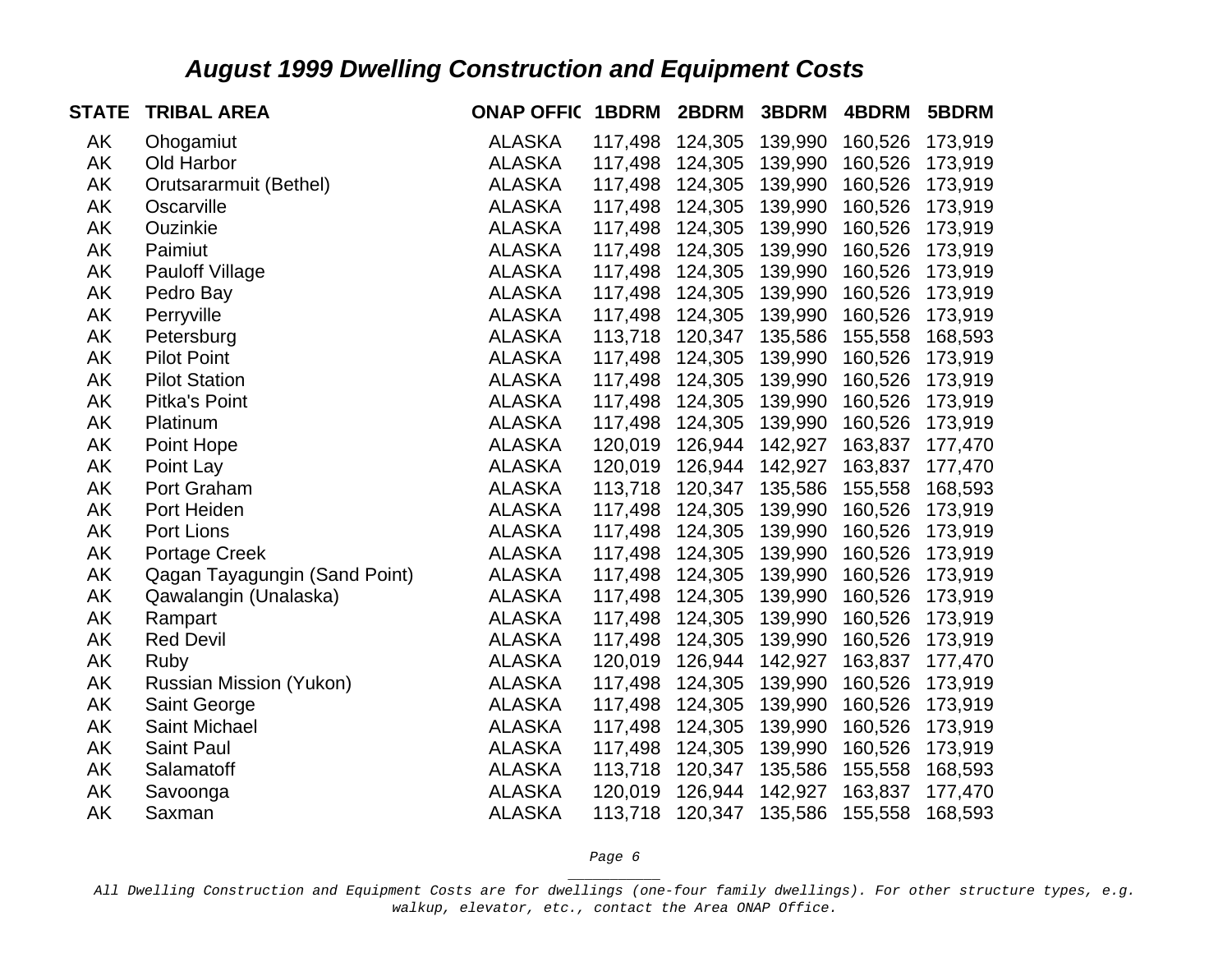| <b>STATE</b> | <b>TRIBAL AREA</b>       | <b>ONAP OFFIC 1BDRM</b> |         | 2BDRM           | 3BDRM   | 4BDRM   | 5BDRM   |
|--------------|--------------------------|-------------------------|---------|-----------------|---------|---------|---------|
| AK           | Scammon Bay              | <b>ALASKA</b>           | 117,498 | 124,305         | 139,990 | 160,526 | 173,919 |
| AK           | <b>Selawik</b>           | <b>ALASKA</b>           | 117,498 | 124,305         | 139,990 | 160,526 | 173,919 |
| AK           | Seldovia                 | <b>ALASKA</b>           | 113,718 | 120,347         | 135,586 | 155,558 | 168,593 |
| AK           | Shageluk                 | <b>ALASKA</b>           | 117,498 | 124,305         | 139,990 | 160,526 | 173,919 |
| AK           | Shaktoolik               | <b>ALASKA</b>           | 117,498 | 124,305         | 139,990 | 160,526 | 173,919 |
| AK           | <b>Sheldon's Point</b>   | <b>ALASKA</b>           | 117,498 | 124,305         | 139,990 | 160,526 | 173,919 |
| AK           | Shishmaref               | <b>ALASKA</b>           |         | 117,498 124,305 | 139,990 | 160,526 | 173,919 |
| AK           | Shungnak                 | <b>ALASKA</b>           |         | 120,019 126,944 | 142,927 | 163,837 | 177,470 |
| AK           | <b>Sitka</b>             | <b>ALASKA</b>           | 113,718 | 120,347         | 135,586 | 155,558 | 168,593 |
| AK           | Skagway                  | <b>ALASKA</b>           | 113,718 | 120,347         | 135,586 | 155,558 | 168,593 |
| AK           | Sleetmute                | <b>ALASKA</b>           | 117,498 | 124,305         | 139,990 | 160,526 | 173,919 |
| AK           | Solomon                  | <b>ALASKA</b>           |         | 117,498 124,305 | 139,990 | 160,526 | 173,919 |
| AK           | South Naknek             | <b>ALASKA</b>           | 117,498 | 124,305         | 139,990 | 160,526 | 173,919 |
| AK           | <b>Stebbins</b>          | <b>ALASKA</b>           | 117,498 | 124,305         | 139,990 | 160,526 | 173,919 |
| AK           | <b>Stevens</b>           | <b>ALASKA</b>           |         | 117,498 124,305 | 139,990 | 160,526 | 173,919 |
| AK           | <b>Stoney River</b>      | <b>ALASKA</b>           |         | 120,019 126,944 | 142,927 | 163,837 | 177,470 |
| AK           | Takotna                  | <b>ALASKA</b>           | 120,019 | 126,944         | 142,927 | 163,837 | 177,470 |
| AK           | Tanacross                | <b>ALASKA</b>           | 117,498 | 124,305         | 139,990 | 160,526 | 173,919 |
| AK           | Tanana                   | <b>ALASKA</b>           | 120,019 | 126,944         | 142,927 | 163,837 | 177,470 |
| AK           | <b>Tatitlek</b>          | <b>ALASKA</b>           |         | 113,718 120,347 | 135,586 | 155,558 | 168,593 |
| AK           | Tazlina                  | <b>ALASKA</b>           |         | 113,718 120,347 | 135,586 | 155,558 | 168,593 |
| AK           | Telida                   | <b>ALASKA</b>           | 120,019 | 126,944         | 142,927 | 163,837 | 177,470 |
| AK           | <b>Teller</b>            | <b>ALASKA</b>           | 117,498 | 124,305         | 139,990 | 160,526 | 173,919 |
| AK           | <b>Tetlin</b>            | <b>ALASKA</b>           |         | 117,498 124,305 | 139,990 | 160,526 | 173,919 |
| AK           | <b>Tlingit and Haida</b> | <b>ALASKA</b>           | 113,718 | 120,347         | 135,586 | 155,558 | 168,593 |
| AK           | Togiak                   | <b>ALASKA</b>           | 117,498 | 124,305         | 139,990 | 160,526 | 173,919 |
| AK           | <b>Toksook Bay</b>       | <b>ALASKA</b>           | 117,498 | 124,305         | 139,990 | 160,526 | 173,919 |
| AK           | Tuluksak                 | <b>ALASKA</b>           | 117,498 | 124,305         | 139,990 | 160,526 | 173,919 |
| AK           | Tuntutuliak              | <b>ALASKA</b>           | 117,498 | 124,305         | 139,990 | 160,526 | 173,919 |
| AK           | Tununak                  | <b>ALASKA</b>           | 117,498 | 124,305         | 139,990 | 160,526 | 173,919 |
| AK           | <b>Twin Hills</b>        | <b>ALASKA</b>           | 117,498 | 124,305         | 139,990 | 160,526 | 173,919 |
| AK           | <b>Tyonek</b>            | <b>ALASKA</b>           | 117,498 | 124,305         | 139,990 | 160,526 | 173,919 |

*Page 7 \_\_\_\_\_\_\_\_\_\_\_*

*All Dwelling Construction and Equipment Costs are for dwellings (one-four family dwellings). For other structure types, e.g. walkup, elevator, etc., contact the Area ONAP Office.*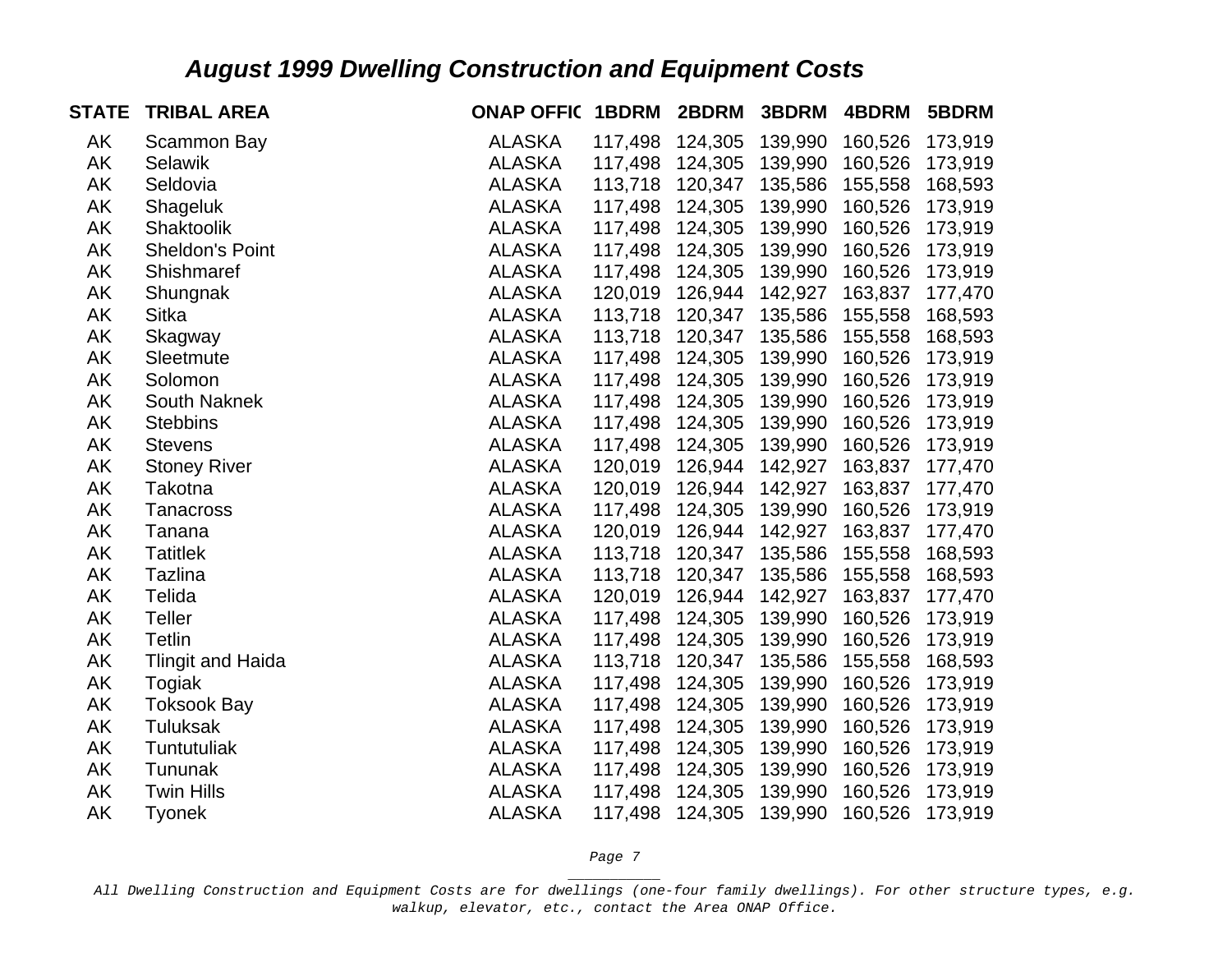| <b>STATE</b> | <b>TRIBAL AREA</b>                    | <b>ONAP OFFIC</b> | 1BDRM   | 2BDRM   | 3BDRM   | 4BDRM   | 5BDRM   |
|--------------|---------------------------------------|-------------------|---------|---------|---------|---------|---------|
| AK           | Ugashik                               | <b>ALASKA</b>     | 117,498 | 124,305 | 139,990 | 160,526 | 173,919 |
| AK           | <b>Umkumiute</b>                      | <b>ALASKA</b>     | 117,498 | 124,305 | 139,990 | 160,526 | 173,919 |
| AK           | <b>Unalakleet</b>                     | <b>ALASKA</b>     | 117,498 | 124,305 | 139,990 | 160,526 | 173,919 |
| AK           | Venetie                               | <b>ALASKA</b>     | 117,498 | 124,305 | 139,990 | 160,526 | 173,919 |
| AK           | Wainwright                            | <b>ALASKA</b>     | 120,019 | 126,944 | 142,927 | 163,837 | 177,470 |
| AK           | Wales                                 | <b>ALASKA</b>     | 117,498 | 124,305 | 139,990 | 160,526 | 173,919 |
| AK           | <b>White Mountain</b>                 | <b>ALASKA</b>     | 117,498 | 124,305 | 139,990 | 160,526 | 173,919 |
| AK           | Wrangell                              | <b>ALASKA</b>     | 113,718 | 120,347 | 135,586 | 155,558 | 168,593 |
| AK           | Yakutat                               | <b>ALASKA</b>     | 113,718 | 120,347 | 135,586 | 155,558 | 168,593 |
| AL           | <b>MOWA Band of Choctaw Indians</b>   | <b>CHICAGO</b>    | 61,926  | 65,481  | 74,836  | 85,874  | 92,973  |
| <b>AL</b>    | Poarch Band of Creek Indians          | <b>CHICAGO</b>    | 61,446  | 64,980  | 74,275  | 85,244  | 92,301  |
| <b>CT</b>    | <b>Golden Hill Paugusset</b>          | <b>CHICAGO</b>    | 90,073  | 95,188  | 108,525 | 124,509 | 134,750 |
| <b>CT</b>    | <b>Mashantucket Pequot Tribe</b>      | <b>CHICAGO</b>    | 82,852  | 87,559  | 99,830  | 114,538 | 123,961 |
| <b>CT</b>    | <b>Mohegan Tribe of Connecticut</b>   | <b>CHICAGO</b>    | 82,852  | 87,559  | 99,830  | 114,538 | 123,961 |
| <b>CT</b>    | <b>Paucatuck Eastern Pequot Tribe</b> | <b>CHICAGO</b>    | 82,852  | 87,559  | 99,830  | 114,538 | 123,961 |
| <b>CT</b>    | Schaghticoke                          | <b>CHICAGO</b>    | 84,260  | 89,013  | 101,430 | 116,302 | 125,823 |
| <b>FL</b>    | Miccosukee Tribe                      | <b>CHICAGO</b>    | 64,258  | 67,877  | 77,458  | 88,735  | 95,975  |
| FL           | Seminole Tribe - Broward Co.          | <b>CHICAGO</b>    | 63,940  | 67,537  | 77,061  | 88,270  | 95,465  |
| <b>FL</b>    | Seminole Tribe - Tampa                | <b>CHICAGO</b>    | 62,895  | 66,464  | 75,891  | 86,997  | 94,132  |
| GA           | Lower Muskogee Creek State Tribe      | <b>CHICAGO</b>    | 56,428  | 59,663  | 68,180  | 78,226  | 84,688  |
| IA           | Sac & Fox Tribe                       | <b>CHICAGO</b>    | 71,144  | 75,293  | 86,453  | 99,424  | 107,761 |
| IN           | Pokagon Band of Potawatomi            | <b>CHICAGO</b>    | 80,530  | 85,194  | 97,752  | 112,351 | 121,727 |
| МA           | Nipmuc (State)                        | <b>CHICAGO</b>    | 84,155  | 88,921  | 101,358 | 116,260 | 125,804 |
| MA           | Wampanoag Tribe - Aquinnah            | <b>CHICAGO</b>    | 108,190 | 114,441 | 130,658 | 150,123 | 162,620 |
| МA           | Wampanoag Tribe - Mashpee             | <b>CHICAGO</b>    | 83,503  | 88,284  | 100,721 | 115,638 | 125,204 |
| ME           | Aroostook Band of Micmac              | <b>CHICAGO</b>    | 69,399  | 73,388  | 83,754  | 96,190  | 104,169 |
| ME           | <b>Houlton Band of Maliseets</b>      | <b>CHICAGO</b>    | 69,399  | 73,388  | 83,754  | 96,190  | 104,169 |
| ME           | Indian Township Passamaquody          | <b>CHICAGO</b>    | 72,109  | 76,293  | 87,136  | 100,155 | 108,517 |
| ME           | <b>Penobscot Tribe</b>                | <b>CHICAGO</b>    | 72,109  | 76,293  | 87,136  | 100,155 | 108,517 |
| ME           | <b>Pleasant Point Passamaquody</b>    | <b>CHICAGO</b>    | 72,109  | 76,293  | 87,136  | 100,155 | 108,517 |
| MI           | <b>Bay Mills Indian Community</b>     | <b>CHICAGO</b>    | 68,017  | 71,934  | 82,490  | 94,764  | 102,642 |
| MI           | <b>Grand Traverse Band</b>            | <b>CHICAGO</b>    | 69,033  | 73,024  | 83,770  | 96,265  | 104,288 |

*Page 8 \_\_\_\_\_\_\_\_\_\_\_*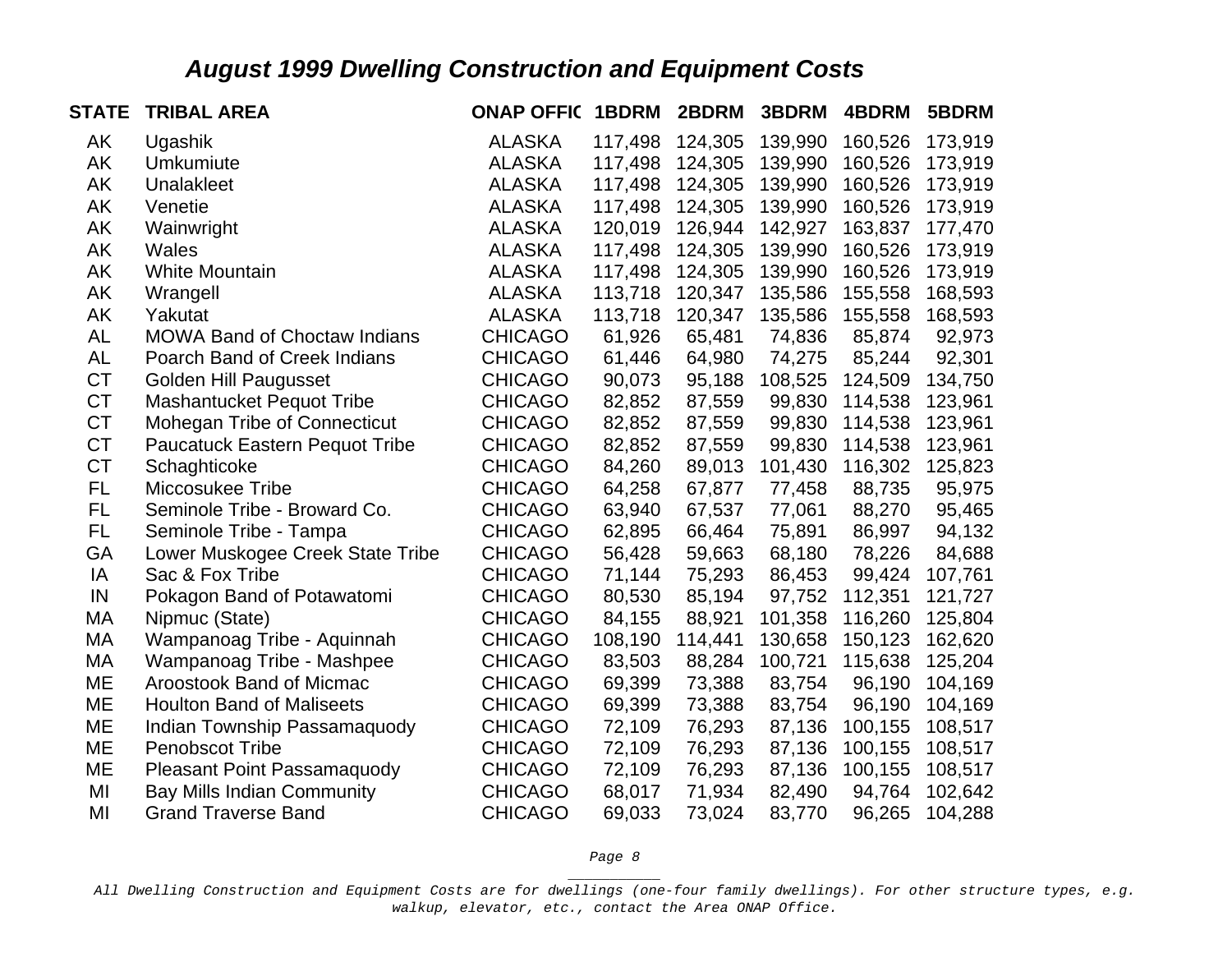| <b>STATE</b> | <b>TRIBAL AREA</b>                   | <b>ONAP OFFIC 1BDRM</b> |        | 2BDRM  | 3BDRM   | 4BDRM   | 5BDRM   |
|--------------|--------------------------------------|-------------------------|--------|--------|---------|---------|---------|
| MI           | <b>Hannahville Community</b>         | <b>CHICAGO</b>          | 70,702 | 74,751 | 85,668  | 98,364  | 106,508 |
| MI           | Huron Band of Potawatomi             | <b>CHICAGO</b>          | 72,787 | 77,019 | 88,408  | 101,647 | 110,153 |
| MI           | Keweenaw Bay Indian Community        | <b>CHICAGO</b>          | 71,275 | 75,386 | 86,458  | 99,333  | 107,598 |
| MI           | Lac Vieux Desert Band                | <b>CHICAGO</b>          | 70,937 | 75,023 | 86,031  | 98,832  | 107,049 |
| MI           | Little River Band of Ottawa          | <b>CHICAGO</b>          | 69,033 | 73,024 | 83,770  | 96,265  | 104,288 |
| MI           | Little Traverse Bay Band             | <b>CHICAGO</b>          | 69,033 | 73,024 | 83,770  | 96,265  | 104,288 |
| MI           | Pokagon Band of Potawatomi           | <b>CHICAGO</b>          | 71,770 | 75,930 | 87,127  | 100,145 | 108,507 |
| MI           | Saginaw Chippewa                     | <b>CHICAGO</b>          | 73,335 | 77,565 | 88,961  | 102,212 | 110,718 |
| MI           | Sault Ste. Marie Tribe               | <b>CHICAGO</b>          | 68,017 | 71,934 | 82,490  | 94,764  | 102,642 |
| MI           | Sault Ste. Marie Tribe - Marquette   | <b>CHICAGO</b>          | 71,275 | 75,386 | 86,458  | 99,333  | 107,598 |
| MI           | Sault Ste. Marie Tribe - Escanaba    | <b>CHICAGO</b>          | 70,702 | 74,751 | 85,668  | 98,364  | 106,508 |
| <b>MN</b>    | Bois Forte Band of Minnesota Chippew | <b>CHICAGO</b>          | 78,784 | 83,289 | 95,438  | 109,569 | 118,631 |
| MN           | Fond Du Lac Band of Minnesota Chipp  | <b>CHICAGO</b>          | 80,140 | 84,741 | 97,145  | 111,571 | 120,826 |
| MN           | Grand Portage Band of Minn. Chippew  | <b>CHICAGO</b>          | 80,140 | 84,741 | 97,145  | 111,571 | 120,826 |
| MN           | Leech Lake Band of Minnesota Chippe  | <b>CHICAGO</b>          | 76,177 | 80,563 | 92,381  | 106,124 | 114,945 |
| MN           | <b>Lower Sioux</b>                   | <b>CHICAGO</b>          | 72,865 | 77,110 | 88,529  | 101,803 | 110,333 |
| <b>MN</b>    | Mille Lacs Band of Minnesota Chippew | <b>CHICAGO</b>          | 78,497 | 83,015 | 95,190  | 109,348 | 118,434 |
| <b>MN</b>    | <b>Prairie Island Sioux</b>          | <b>CHICAGO</b>          | 83,842 | 88,647 | 101,604 | 116,673 | 126,339 |
| <b>MN</b>    | Red Lake Band of Chippewa            | <b>CHICAGO</b>          | 76,177 | 80,563 | 92,381  | 106,124 | 114,945 |
| MN           | <b>Shakopee Sioux</b>                | <b>CHICAGO</b>          | 84,102 | 88,920 | 101,909 | 117,017 | 126,707 |
| MN           | <b>Upper Sioux Indian Community</b>  | <b>CHICAGO</b>          | 81,731 | 86,378 | 98,921  | 113,514 | 122,866 |
| <b>MN</b>    | White Earth Band of Minnesota Chippe | <b>CHICAGO</b>          | 70,362 | 74,476 | 85,536  | 98,391  | 106,656 |
| MS           | Mississippi Choctaw Tribe            | <b>CHICAGO</b>          | 55,391 | 58,571 | 67,272  | 77,205  | 83,595  |
| <b>NC</b>    | <b>Coharie State Tribe</b>           | <b>CHICAGO</b>          | 63,375 | 66,965 | 76,452  | 87,626  | 94,804  |
| <b>NC</b>    | <b>Eastern Cherokee</b>              | <b>CHICAGO</b>          | 59,782 | 63,189 | 72,175  | 82,769  | 89,578  |
| <b>NC</b>    | Haliwa-Saponi State Tribe            | <b>CHICAGO</b>          | 63,692 | 67,305 | 76,848  | 88,091  | 95,314  |
| <b>NC</b>    | <b>Lumbee State Tribe</b>            | <b>CHICAGO</b>          | 63,375 | 66,965 | 76,452  | 87,626  | 94,804  |
| <b>NC</b>    | <b>Meherrin State Tribe</b>          | <b>CHICAGO</b>          | 63,375 | 66,965 | 76,452  | 87,626  | 94,804  |
| <b>NC</b>    | <b>Waccamaw Siouan State Tribe</b>   | <b>CHICAGO</b>          | 63,375 | 66,965 | 76,452  | 87,626  | 94,804  |
| <b>NJ</b>    | <b>Ramapough State Tribe</b>         | <b>CHICAGO</b>          | 84,695 | 89,372 | 101,829 | 116,456 | 125,826 |
| <b>NJ</b>    | <b>Rankokus State Tribe</b>          | <b>CHICAGO</b>          | 79,653 | 84,112 | 95,937  | 109,846 | 118,769 |
| <b>NY</b>    | Cayuga Nation                        | <b>CHICAGO</b>          | 83,554 | 88,374 | 100,884 | 115,898 | 125,535 |

*Page 9 \_\_\_\_\_\_\_\_\_\_\_*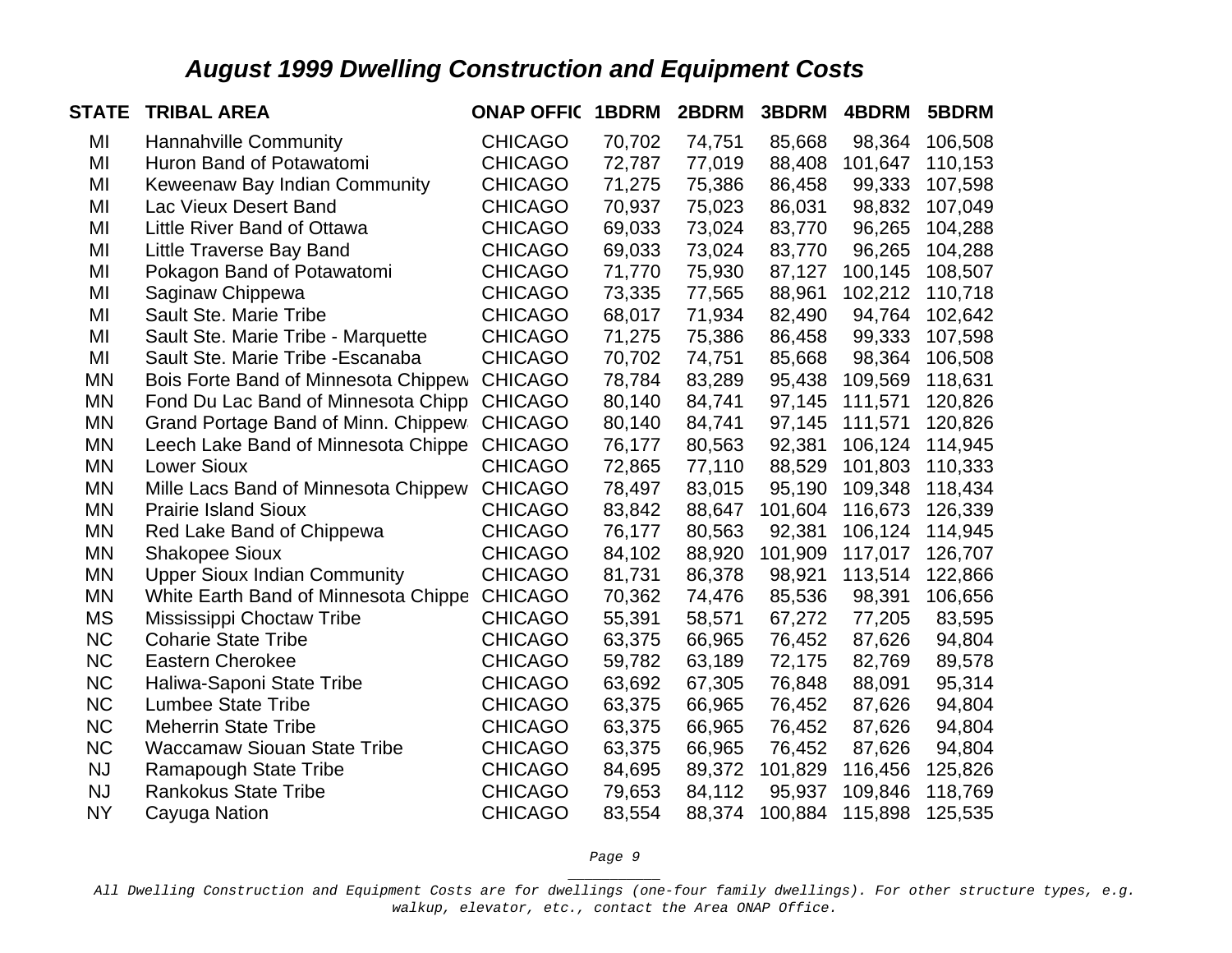| <b>STATE</b>   | <b>TRIBAL AREA</b>                             | <b>ONAP OFFIC</b> | 1BDRM  | 2BDRM  | 3BDRM   | 4BDRM   | 5BDRM   |
|----------------|------------------------------------------------|-------------------|--------|--------|---------|---------|---------|
| <b>NY</b>      | <b>Oneida Nation of New York</b>               | <b>CHICAGO</b>    | 75,029 | 79,381 | 90,661  | 104,204 | 112,903 |
| <b>NY</b>      | Onondaga Nation                                | <b>CHICAGO</b>    | 75,029 | 79,381 | 90,661  | 104,204 | 112,903 |
| <b>NY</b>      | Poospatuck Indian Reservation                  | <b>CHICAGO</b>    | 93,725 | 98,916 | 112,550 | 128,853 | 139,267 |
| <b>NY</b>      | Seneca Nation of New York                      | <b>CHICAGO</b>    | 83,554 | 88,374 | 100,884 | 115,898 | 125,535 |
| <b>NY</b>      | <b>Shinnecock Indian Reservation</b>           | <b>CHICAGO</b>    | 93,725 | 98,916 | 112,550 | 128,853 | 139,267 |
| <b>NY</b>      | St. Regis Mohawk Tribe                         | <b>CHICAGO</b>    | 75,942 | 80,291 | 91,603  | 105,170 | 113,871 |
| <b>NY</b>      | <b>Tonawanda Band of Senecas</b>               | <b>CHICAGO</b>    | 83,815 | 88,646 | 101,190 | 116,243 | 125,904 |
| <b>NY</b>      | <b>Tuscarora Nation</b>                        | <b>CHICAGO</b>    | 83,398 | 88,193 | 100,650 | 115,596 | 125,185 |
| R <sub>l</sub> | <b>Narragansett Tribe</b>                      | <b>CHICAGO</b>    | 85,798 | 90,647 | 103,309 | 118,478 | 128,190 |
| <b>SC</b>      | Catawba Indian Tribe                           | <b>CHICAGO</b>    | 58,256 | 61,615 | 70,444  | 80,866  | 87,573  |
| VA             | <b>Chickahominy Tribe</b>                      | <b>CHICAGO</b>    | 60,347 | 63,761 | 72,785  | 83,413  | 90,238  |
| VA             | <b>Eastern Chickahominy Tribe</b>              | <b>CHICAGO</b>    | 60,347 | 63,761 | 72,785  | 83,413  | 90,238  |
| VA             | Mattaponi                                      | <b>CHICAGO</b>    | 60,347 | 63,761 | 72,785  | 83,413  | 90,238  |
| VA             | Pamunkey                                       | <b>CHICAGO</b>    | 60,347 | 63,761 | 72,785  | 83,413  | 90,238  |
| VA             | Rappahonock Tribe                              | <b>CHICAGO</b>    | 60,347 | 63,761 | 72,785  | 83,413  | 90,238  |
| WI             | <b>Bad River Band</b>                          | <b>CHICAGO</b>    | 74,690 | 79,018 | 90,669  | 104,214 | 112,914 |
| WI             | <b>Forest County Potawatami</b>                | <b>CHICAGO</b>    | 73,413 | 77,656 | 89,083  | 102,368 | 110,899 |
| WI             | <b>Ho-Chunk Nation</b>                         | <b>CHICAGO</b>    | 73,752 | 78,019 | 89,509  | 102,869 | 111,447 |
| WI             | <b>Lac Courte Oreilles</b>                     | <b>CHICAGO</b>    | 74,690 | 79,018 | 90,669  | 104,214 | 112,914 |
| WI             | Lac Du Flambeau Band                           | <b>CHICAGO</b>    | 73,413 | 77,656 | 89,083  | 102,368 | 110,899 |
| WI             | Menominee Indian Tribe                         | <b>CHICAGO</b>    | 73,674 | 77,929 | 89,388  | 102,712 | 111,267 |
| WI             | Oneida Tribe                                   | <b>CHICAGO</b>    | 73,674 | 77,929 | 89,388  | 102,712 | 111,267 |
| WI             | Red Cliff Band of Lake Superior Chippe CHICAGO |                   | 74,690 | 79,018 | 90,669  | 104,214 | 112,914 |
| WI             | Saint Croix Chippewa                           | <b>CHICAGO</b>    | 74,690 | 79,018 | 90,669  | 104,214 | 112,914 |
| WI             | Sokagoan Chippewa Tribe                        | <b>CHICAGO</b>    | 73,413 | 77,656 | 89,083  | 102,368 | 110,899 |
| WI             | Stockbridge-Munsee Tribe                       | <b>CHICAGO</b>    | 73,413 | 77,656 | 89,083  | 102,368 | 110,899 |
| CO             | <b>Southern Ute Tribe</b>                      | <b>DENVER</b>     | 67,547 | 71,479 | 81,262  | 93,421  | 101,233 |
| CO             | <b>Ute Mountain Tribe</b>                      | <b>DENVER</b>     | 67,808 | 71,752 | 81,567  | 93,766  | 101,602 |
| MT             | <b>Blackfeet Tribe</b>                         | <b>DENVER</b>     | 69,711 | 73,750 | 83,820  | 96,323  | 104,352 |
| MT             | <b>Crow Tribe</b>                              | <b>DENVER</b>     | 69,267 | 73,296 | 83,321  | 95,781  | 103,784 |
| MT             | Fort Belknap Indian Community                  | <b>DENVER</b>     | 69,711 | 73,750 | 83,820  | 96,323  | 104,352 |
| MT             | <b>Fort Peck Assiniboine and Sioux</b>         | <b>DENVER</b>     | 70,050 | 74,113 | 84,238  | 96,814  | 104,890 |

*Page 10 \_\_\_\_\_\_\_\_\_\_\_*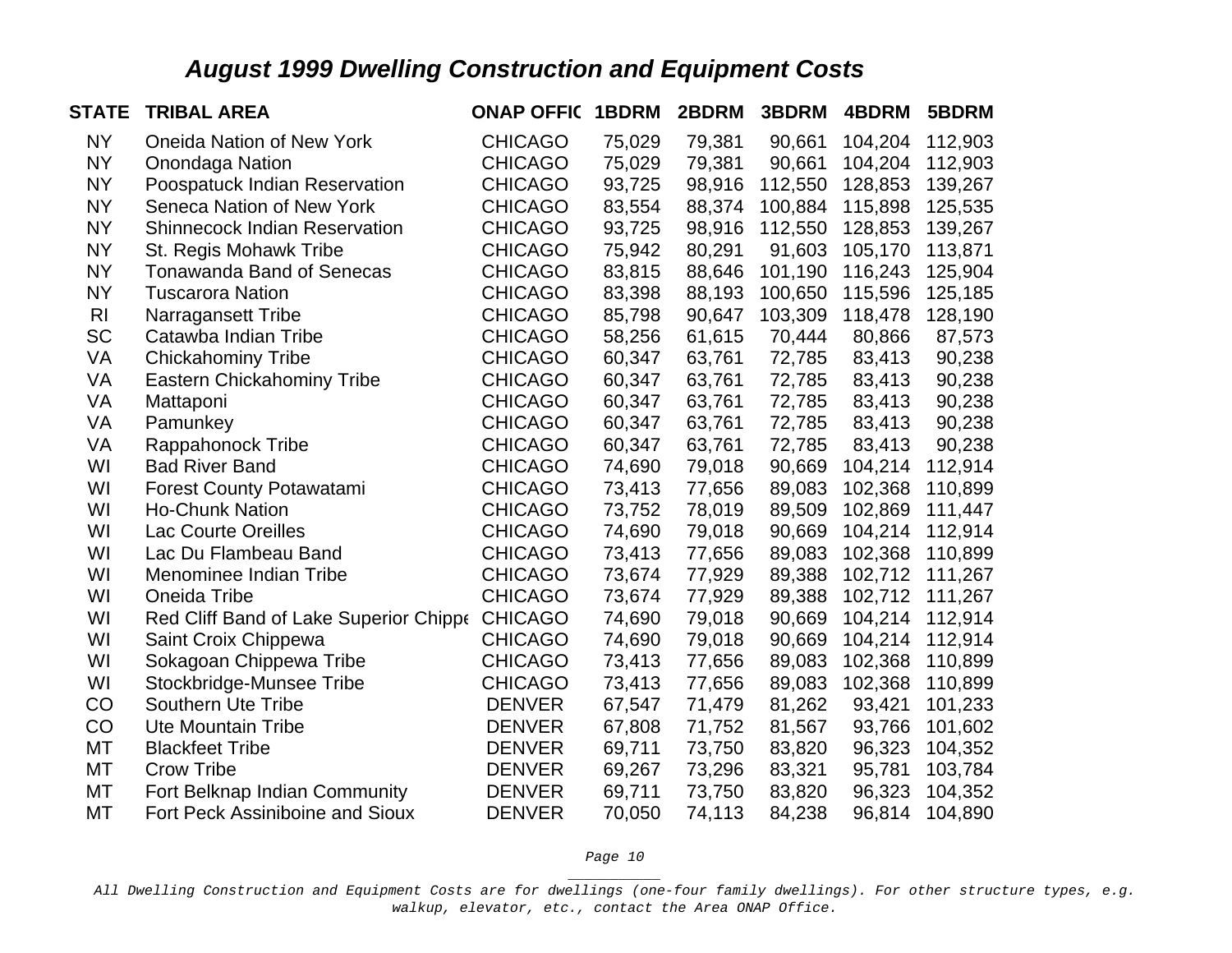| <b>STATE</b> | <b>TRIBAL AREA</b>                     | <b>ONAP OFFIC 1BDRM</b> |        | 2BDRM  | 3BDRM  | 4BDRM   | 5BDRM   |
|--------------|----------------------------------------|-------------------------|--------|--------|--------|---------|---------|
| МT           | Northern Cheyenne                      | <b>DENVER</b>           | 69,007 | 73,023 | 83,016 | 95,436  | 103,416 |
| МT           | Rocky Boy Chippewa-Cree                | <b>DENVER</b>           | 69,711 | 73,750 | 83,820 | 96,323  | 104,352 |
| MT           | Salish and Kootenai Tribes             | <b>DENVER</b>           | 69,450 | 73,478 | 83,514 | 95,979  | 103,983 |
| <b>ND</b>    | <b>Devils Lake Sioux</b>               | <b>DENVER</b>           | 66,921 | 70,842 | 81,383 | 93,633  | 101,512 |
| <b>ND</b>    | <b>Ft. Berthold Affiliated Tribes</b>  | <b>DENVER</b>           | 67,338 | 71,296 | 81,931 | 94,290  | 102,241 |
| <b>ND</b>    | <b>Standing Rock Sioux</b>             | <b>DENVER</b>           | 67,338 | 71,296 | 81,931 | 94,290  | 102,241 |
| <b>ND</b>    | <b>Trenton Band of Chippewa</b>        | <b>DENVER</b>           | 66,999 | 70,933 | 81,504 | 93,789  | 101,692 |
| <b>ND</b>    | Turtle Mountain Band of Chippewa       | <b>DENVER</b>           | 67,598 | 71,569 | 82,237 | 94,634  | 102,609 |
| <b>NE</b>    | Northern Ponca Tribe of Nebraska       | <b>DENVER</b>           | 71,875 | 76,021 | 87,191 | 100,178 | 108,515 |
| <b>NE</b>    | Omaha Tribe                            | <b>DENVER</b>           | 71,875 | 76,021 | 87,191 | 100,178 | 108,515 |
| <b>NE</b>    | <b>Santee Sioux Tribe</b>              | <b>DENVER</b>           | 66,947 | 70,843 | 81,325 | 93,510  | 101,340 |
| <b>NE</b>    | Winnebago Tribe                        | <b>DENVER</b>           | 71,875 | 76,021 | 87,191 | 100,178 | 108,515 |
| <b>SD</b>    | <b>Cheyenne River Sioux</b>            | <b>DENVER</b>           | 66,921 | 70,842 | 81,383 | 93,633  | 101,512 |
| <b>SD</b>    | <b>Crow Creek Sioux</b>                | <b>DENVER</b>           | 66,947 | 70,843 | 81,325 | 93,510  | 101,340 |
| <b>SD</b>    | <b>Flandreau Santee Sioux</b>          | <b>DENVER</b>           | 68,303 | 72,296 | 83,033 | 95,512  | 103,535 |
| <b>SD</b>    | <b>Lower Brule Sioux</b>               | <b>DENVER</b>           | 65,643 | 69,480 | 79,797 | 91,788  | 99,497  |
| <b>SD</b>    | Oglala Sioux of Pine Ridge Reservation | <b>DENVER</b>           | 65,044 | 68,845 | 79,064 | 90,943  | 98,579  |
| <b>SD</b>    | <b>Rosebud Sioux</b>                   | <b>DENVER</b>           | 65,643 | 69,480 | 79,797 | 91,788  | 99,497  |
| <b>SD</b>    | Sisseton-Wahpeton Sioux                | <b>DENVER</b>           | 67,625 | 71,570 | 82,179 | 94,511  | 102,437 |
| <b>SD</b>    | <b>Yankton Sioux</b>                   | <b>DENVER</b>           | 68,303 | 72,296 | 83,033 | 95,512  | 103,535 |
| UT           | <b>NW Band of Shoshoni Nation</b>      | <b>DENVER</b>           | 70,128 | 74,204 | 84,351 | 96,960  | 105,060 |
| UT           | <b>Skull Valley Band of Goshute</b>    | <b>DENVER</b>           | 69,111 | 73,114 | 83,095 | 95,488  | 103,445 |
| UT           | Uintah & Ouray Ute Indian Tribe        | <b>DENVER</b>           | 69,111 | 73,114 | 83,095 | 95,488  | 103,445 |
| UT           | <b>Utah Paiute Tribe</b>               | <b>DENVER</b>           | 68,434 | 72,388 | 82,258 | 94,506  | 102,368 |
| <b>WY</b>    | Northern Arapahoe                      | <b>DENVER</b>           | 67,416 | 71,387 | 81,215 | 93,464  | 101,344 |
| <b>WY</b>    | Shoshone Tribe of the Wind River Rese  | <b>DENVER</b>           | 67,416 | 71,387 | 81,215 | 93,464  | 101,344 |
| <b>KS</b>    | Iowa Tribe of Kansas and Nebraska      | <b>OKLAHOMA</b>         | 64,645 | 68,326 | 78,412 | 89,924  | 97,324  |
| KS           | Kickapoo Tribe                         | <b>OKLAHOMA</b>         | 62,964 | 66,573 | 76,448 | 87,721  | 94,972  |
| KS           | Prairie Band of Potawatomi             | <b>OKLAHOMA</b>         | 62,964 | 66,573 | 76,448 | 87,721  | 94,972  |
| KS           | Sac and Fox of Missouri                | <b>OKLAHOMA</b>         | 62,964 | 66,573 | 76,448 | 87,721  | 94,972  |
| LA           | Apache Choctaw, LA (state)             | <b>OKLAHOMA</b>         | 57,783 | 61,095 | 70,157 | 80,502  | 87,156  |
| LA           | Chitimacha Tribe                       | <b>OKLAHOMA</b>         | 57,381 | 60,684 | 69,716 | 80,027  | 86,663  |

*Page 11 \_\_\_\_\_\_\_\_\_\_\_*

*All Dwelling Construction and Equipment Costs are for dwellings (one-four family dwellings). For other structure types, e.g. walkup, elevator, etc., contact the Area ONAP Office.*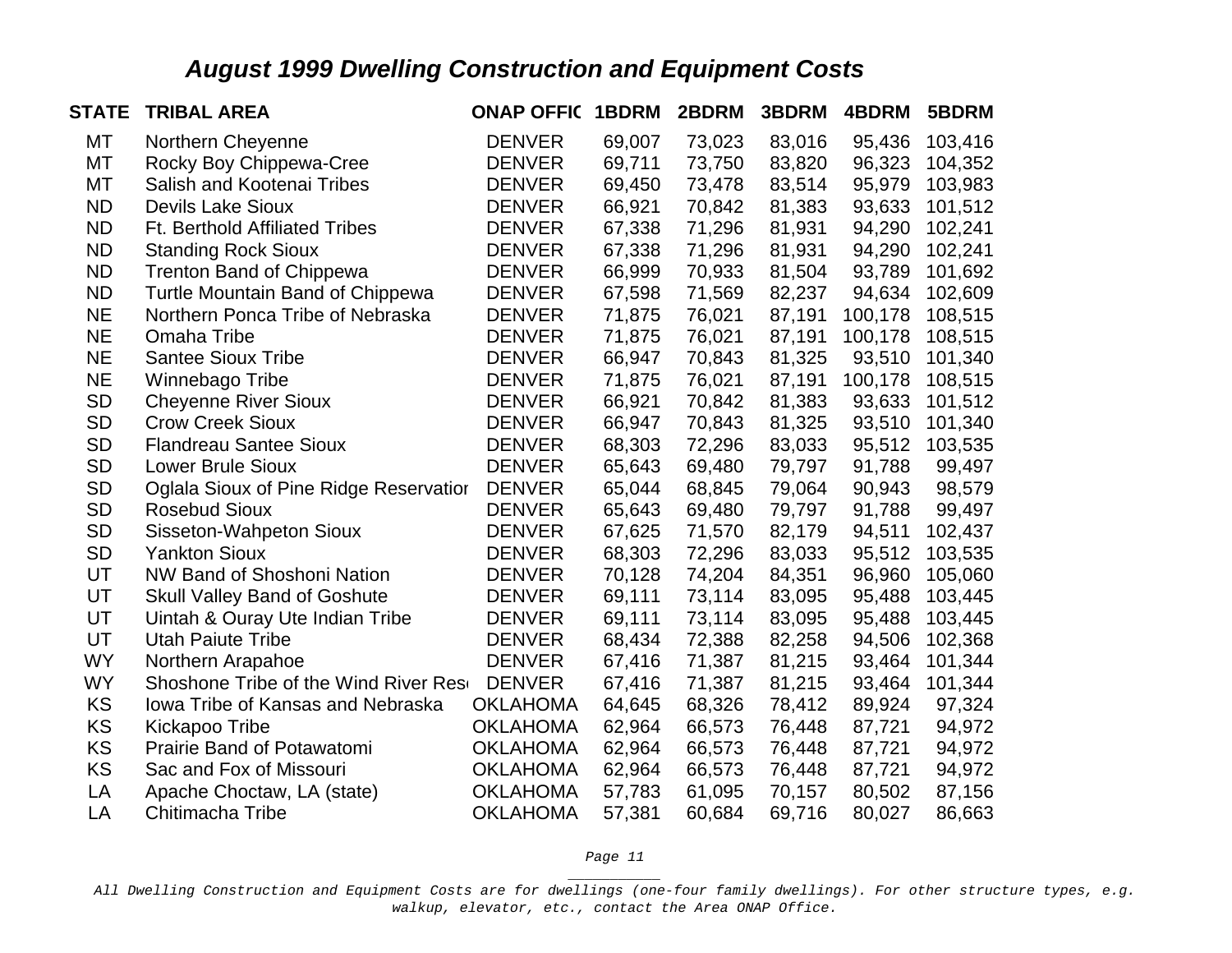| <b>STATE</b> | <b>TRIBAL AREA</b>                  | <b>ONAP OFFIC 1BDRM</b> |        | 2BDRM  | 3BDRM  | 4BDRM  | 5BDRM  |
|--------------|-------------------------------------|-------------------------|--------|--------|--------|--------|--------|
| LA           | Clifton Choctaw, LA (state)         | <b>OKLAHOMA</b>         | 58,024 | 61,345 | 70,438 | 80,817 | 87,492 |
| LA           | <b>Coushatta Tribe</b>              | <b>OKLAHOMA</b>         | 57,063 | 60,343 | 69,316 | 79,558 | 86,148 |
| LA           | Jena Band of Choctaw                | <b>OKLAHOMA</b>         | 58,024 | 61,345 | 70,438 | 80,817 | 87,492 |
| LA           | Tunica-Biloxi Tribe                 | <b>OKLAHOMA</b>         | 58,024 | 61,345 | 70,438 | 80,817 | 87,492 |
| LA           | United Houma Nation, LA (state)     | <b>OKLAHOMA</b>         | 59,224 | 62,598 | 71,841 | 82,391 | 89,173 |
| <b>OK</b>    | Absentee-Shawnee                    | <b>OKLAHOMA</b>         | 58,658 | 62,026 | 71,239 | 81,756 | 88,522 |
| OK           | Alabama-Quassarte Tribal Town       | <b>OKLAHOMA</b>         | 57,706 | 61,005 | 70,037 | 80,348 | 86,977 |
| <b>OK</b>    | <b>Apache Tribe</b>                 | <b>OKLAHOMA</b>         | 56,119 | 59,304 | 68,035 | 78,000 | 84,403 |
| OK           | Caddo Tribe                         | <b>OKLAHOMA</b>         | 56,119 | 59,304 | 68,035 | 78,000 | 84,403 |
| OK           | <b>Cherokee Nation</b>              | <b>OKLAHOMA</b>         | 57,706 | 61,005 | 70,037 | 80,348 | 86,977 |
| OK           | Cheyenne-Arapaho Tribes             | <b>OKLAHOMA</b>         | 56,119 | 59,304 | 68,035 | 78,000 | 84,403 |
| OK           | Chickasaw                           | <b>OKLAHOMA</b>         | 56,119 | 59,304 | 68,035 | 78,000 | 84,403 |
| OK           | <b>Choctaw Nation</b>               | <b>OKLAHOMA</b>         | 57,946 | 61,256 | 70,318 | 80,662 | 87,313 |
| OK           | Citizen Band Potawatomi Tribe       | <b>OKLAHOMA</b>         | 58,658 | 62,026 | 71,239 | 81,756 | 88,522 |
| OK           | <b>Comanche Tribe</b>               | <b>OKLAHOMA</b>         | 56,119 | 59,304 | 68,035 | 78,000 | 84,403 |
| OK           | <b>Delaware Tribe</b>               | <b>OKLAHOMA</b>         | 56,119 | 59,304 | 68,035 | 78,000 | 84,403 |
| OK           | Delaware Tribe of Indians (Eastern) | <b>OKLAHOMA</b>         | 57,706 | 61,005 | 70,037 | 80,348 | 86,977 |
| OK           | <b>Eastern Shawnee Tribe</b>        | <b>OKLAHOMA</b>         | 55,801 | 58,964 | 67,634 | 77,531 | 83,888 |
| OK           | Fort Sill Apache Tribe              | <b>OKLAHOMA</b>         | 56,119 | 59,304 | 68,035 | 78,000 | 84,403 |
| OK           | Iowa Tribe of Oklahoma              | <b>OKLAHOMA</b>         | 58,898 | 62,276 | 71,520 | 82,071 | 88,858 |
| OK           | <b>Kaw Tribe</b>                    | <b>OKLAHOMA</b>         | 55,879 | 59,053 | 67,754 | 77,685 | 84,067 |
| OK           | Kialegee Tribal Town                | <b>OKLAHOMA</b>         | 57,706 | 61,005 | 70,037 | 80,348 | 86,977 |
| OK           | Kickapoo Tribe of Oklahoma          | <b>OKLAHOMA</b>         | 55,801 | 58,964 | 67,634 | 77,531 | 83,888 |
| OK           | Kiowa Tribe                         | <b>OKLAHOMA</b>         | 56,119 | 59,304 | 68,035 | 78,000 | 84,403 |
| OK           | Miami Tribe                         | <b>OKLAHOMA</b>         | 55,801 | 58,964 | 67,634 | 77,531 | 83,888 |
| <b>OK</b>    | Modoc Tribe                         | <b>OKLAHOMA</b>         | 55,801 | 58,964 | 67,634 | 77,531 | 83,888 |
| OK           | Muskogee (Creek) Nation             | <b>OKLAHOMA</b>         | 57,706 | 61,005 | 70,037 | 80,348 | 86,977 |
| OK           | Osage Tribe                         | <b>OKLAHOMA</b>         | 56,676 | 59,895 | 68,716 | 78,784 | 85,254 |
| <b>OK</b>    | Otoe-Missouria Tribe                | <b>OKLAHOMA</b>         | 55,879 | 59,053 | 67,754 | 77,685 | 84,067 |
| OK           | <b>Ottawa Tribe</b>                 | <b>OKLAHOMA</b>         | 55,801 | 58,964 | 67,634 | 77,531 | 83,888 |
| OK           | Pawnee Tribe                        | <b>OKLAHOMA</b>         | 56,359 | 59,554 | 68,315 | 78,315 | 84,739 |
| OK           | Peoria Tribe                        | <b>OKLAHOMA</b>         | 55,801 | 58,964 | 67,634 | 77,531 | 83,888 |

*Page 12 \_\_\_\_\_\_\_\_\_\_\_*

*All Dwelling Construction and Equipment Costs are for dwellings (one-four family dwellings). For other structure types, e.g. walkup, elevator, etc., contact the Area ONAP Office.*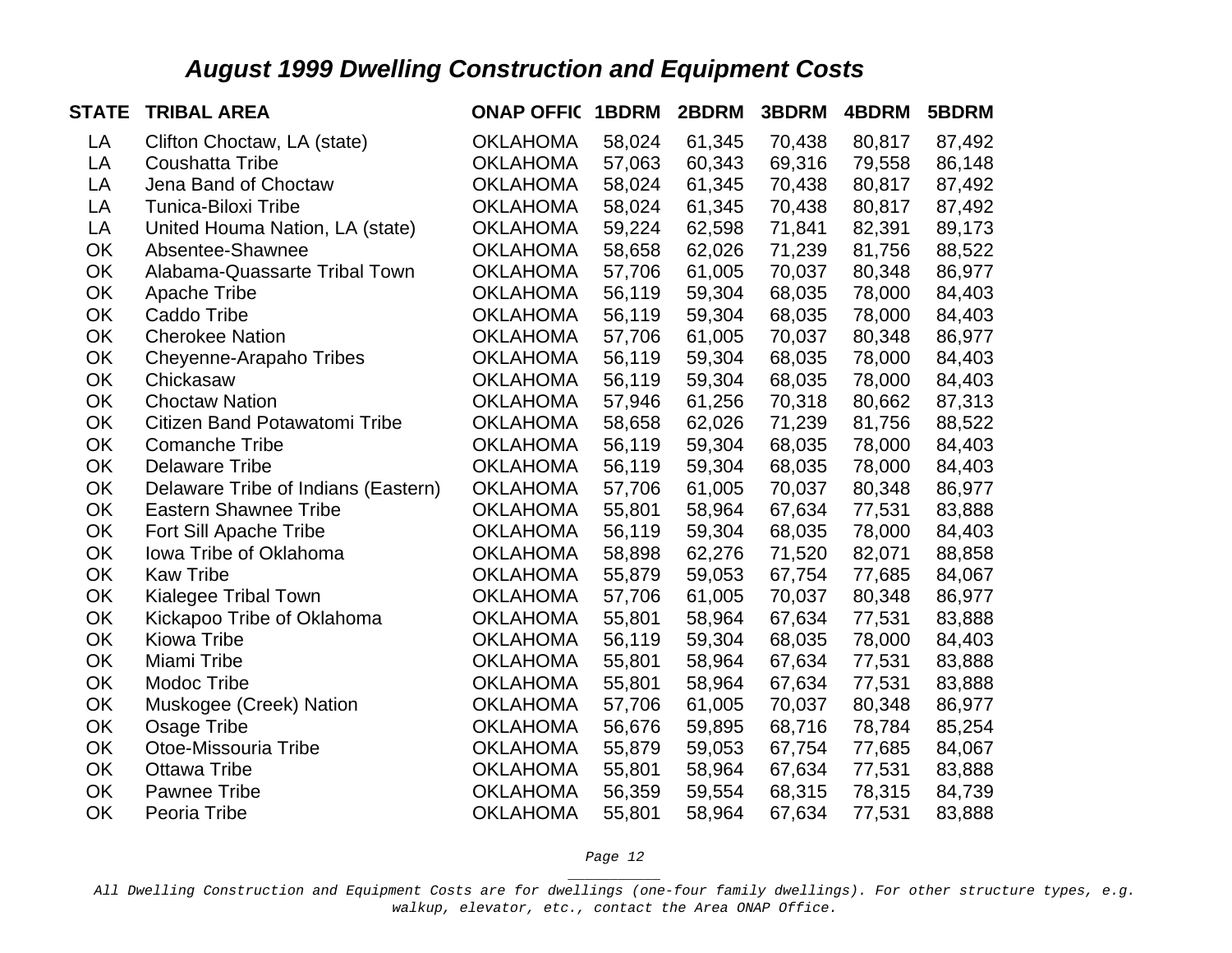| <b>STATE</b> | <b>TRIBAL AREA</b>                  | <b>ONAP OFFIC 1BDRM</b> |         | 2BDRM   | 3BDRM   | 4BDRM   | 5BDRM   |
|--------------|-------------------------------------|-------------------------|---------|---------|---------|---------|---------|
| OK           | Ponca Tribe                         | <b>OKLAHOMA</b>         | 55,879  | 59,053  | 67,754  | 77,685  | 84,067  |
| OK           | <b>Quapaw Tribe</b>                 | <b>OKLAHOMA</b>         | 55,801  | 58,964  | 67,634  | 77,531  | 83,888  |
| OK           | Sac and Fox Tribe                   | <b>OKLAHOMA</b>         | 58,658  | 62,026  | 71,239  | 81,756  | 88,522  |
| OK           | <b>Seminole Nation</b>              | <b>OKLAHOMA</b>         | 55,801  | 58,964  | 67,634  | 77,531  | 83,888  |
| OK           | Seneca-Cayuga                       | <b>OKLAHOMA</b>         | 55,801  | 58,964  | 67,634  | 77,531  | 83,888  |
| OK           | <b>Thlopthlocco Tribal Town</b>     | <b>OKLAHOMA</b>         | 57,706  | 61,005  | 70,037  | 80,348  | 86,977  |
| OK           | <b>Tonkawa Tribe</b>                | <b>OKLAHOMA</b>         | 55,879  | 59,053  | 67,754  | 77,685  | 84,067  |
| OK           | <b>United Keetoowah</b>             | <b>OKLAHOMA</b>         | 57,706  | 61,005  | 70,037  | 80,348  | 86,977  |
| OK           | <b>Wichita Tribe</b>                | <b>OKLAHOMA</b>         | 56,119  | 59,304  | 68,035  | 78,000  | 84,403  |
| OK           | Wyandotte                           | <b>OKLAHOMA</b>         | 55,801  | 58,964  | 67,634  | 77,531  | 83,888  |
| <b>TX</b>    | Alabama-Coushatta                   | <b>OKLAHOMA</b>         | 61,617  | 65,122  | 74,726  | 85,688  | 92,733  |
| <b>TX</b>    | Texas Band of Kickapoo Indians      | <b>OKLAHOMA</b>         | 58,426  | 61,757  | 70,879  | 81,292  | 87,986  |
| AΖ           | Ak-Chin Papago                      | <b>PHOENIX</b>          | 70,154  | 74,205  | 84,318  | 96,866  | 104,919 |
| AZ           | Cocopah Tribe                       | <b>PHOENIX</b>          | 68,746  | 72,750  | 82,710  | 95,092  | 103,047 |
| <b>AZ</b>    | Fort McDowell Mohave Apache         | <b>PHOENIX</b>          | 70,154  | 74,205  | 84,318  | 96,866  | 104,919 |
| AΖ           | Fort Mojave Tribe                   | <b>PHOENIX</b>          | 71,769  | 76,018  | 86,511  | 99,604  | 108,032 |
| AΖ           | Gila River                          | <b>PHOENIX</b>          | 69,111  | 73,114  | 83,095  | 95,488  | 103,445 |
| AΖ           | Havasupai                           | <b>PHOENIX</b>          | 120,014 | 127,071 | 144,550 | 166,326 | 180,332 |
| AZ           | Hopi                                | <b>PHOENIX</b>          | 70,596  | 74,747  | 85,029  | 97,839  | 106,078 |
| <b>AZ</b>    | Hualapai                            | <b>PHOENIX</b>          | 73,569  | 77,837  | 88,471  | 101,679 | 110,161 |
| AZ           | Kaibab Band of Paiute               | <b>PHOENIX</b>          | 70,596  | 74,747  | 85,029  | 97,839  | 106,078 |
| AZ           | Navajo Nation                       | <b>PHOENIX</b>          | 70,596  | 74,747  | 85,029  | 97,839  | 106,078 |
| ΑZ           | Pascua Yaqui Tribe                  | <b>PHOENIX</b>          | 67,990  | 71,934  | 81,760  | 93,964  | 101,801 |
| <b>AZ</b>    | Payson Tonto Apache                 | <b>PHOENIX</b>          | 69,814  | 73,930  | 84,113  | 96,805  | 104,972 |
| AZ           | Salt River Plma-Maricopa            | <b>PHOENIX</b>          | 69,111  | 73,114  | 83,095  | 95,488  | 103,445 |
| AΖ           | San Carlos Apache                   | <b>PHOENIX</b>          | 66,765  | 70,661  | 80,345  | 92,388  | 100,128 |
| AZ           | San Juan Southern Paiute Tribe      | <b>PHOENIX</b>          | 70,596  | 74,747  | 85,029  | 97,839  | 106,078 |
| AZ           | <b>Tohono O'Odham Nation</b>        | <b>PHOENIX</b>          | 69,111  | 73,114  | 83,095  | 95,488  | 103,445 |
| AZ           | White Mountain Apache (Fort Apache) | <b>PHOENIX</b>          | 67,547  | 71,479  | 81,262  | 93,421  | 101,233 |
| AZ           | Yavapai-Apache (Camp Verde)         | <b>PHOENIX</b>          | 73,569  | 77,837  | 88,471  | 101,679 | 110,161 |
| AZ           | Yavapai-Prescott                    | <b>PHOENIX</b>          | 73,569  | 77,837  | 88,471  | 101,679 | 110,161 |
| CA           | Agua Caliente Band of Cahuilla      | <b>PHOENIX</b>          | 77,561  | 81,966  | 93,153  | 106,780 | 115,534 |

*Page 13 \_\_\_\_\_\_\_\_\_\_\_*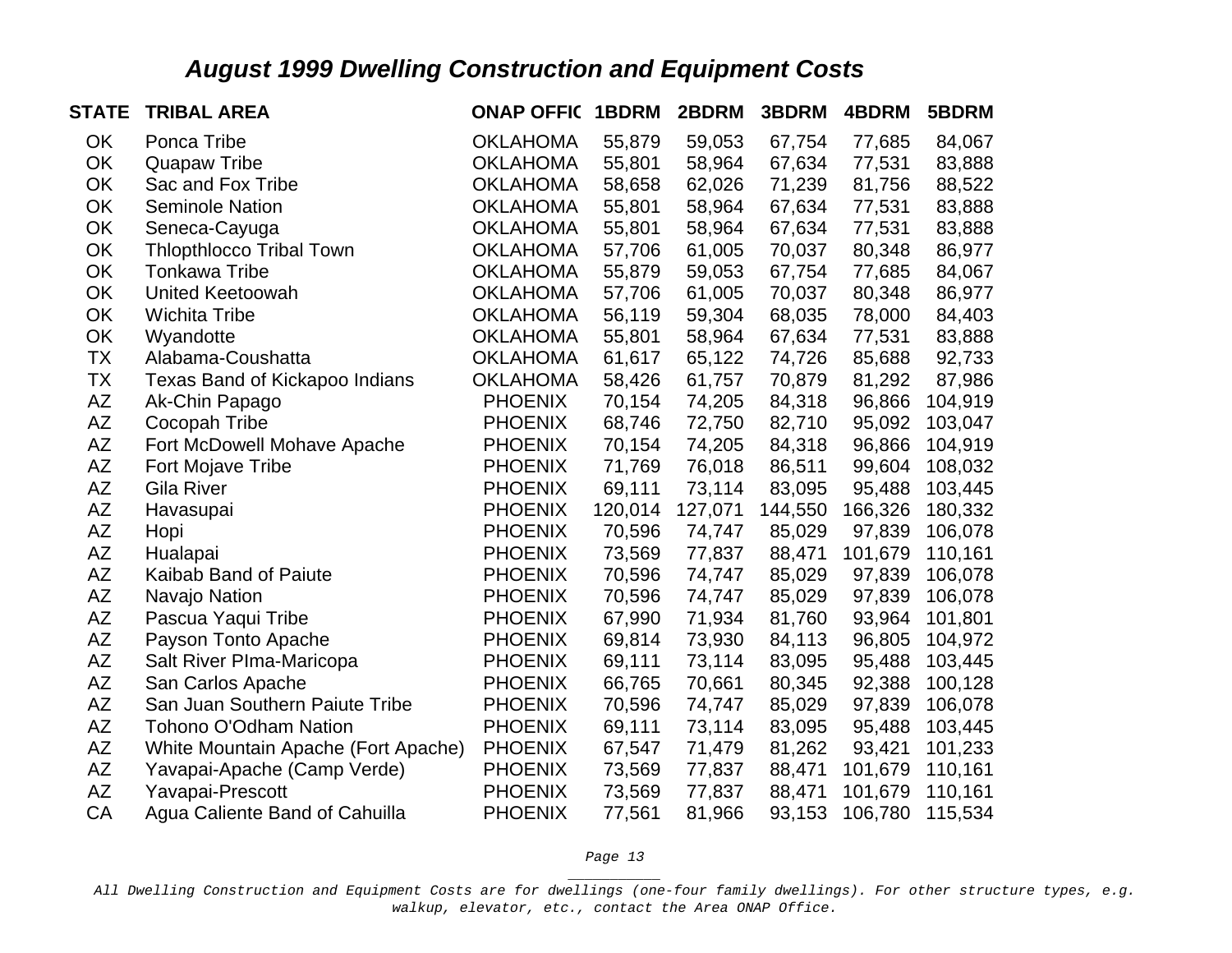| <b>STATE</b> | <b>TRIBAL AREA</b>                     | <b>ONAP OFFIC</b> | 1BDRM  | 2BDRM  | 3BDRM   | 4BDRM   | 5BDRM   |
|--------------|----------------------------------------|-------------------|--------|--------|---------|---------|---------|
| CA           | Alturas Rancheria                      | <b>PHOENIX</b>    | 80,947 | 85,648 | 97,356  | 111,900 | 121,243 |
| <b>CA</b>    | Auburn Rancheria                       | <b>PHOENIX</b>    | 82,511 | 87,283 | 99,189  | 113,967 | 123,454 |
| <b>CA</b>    | Augustine Band of Cahuilla             | <b>PHOENIX</b>    | 77,561 | 81,966 | 93,153  | 106,780 | 115,534 |
| <b>CA</b>    | <b>Barona</b>                          | <b>PHOENIX</b>    | 81,016 | 85,525 | 97,081  | 111,088 | 120,067 |
| CA           | Berry Creek Rancheria                  | <b>PHOENIX</b>    | 81,208 | 85,921 | 97,661  | 112,245 | 121,611 |
| CA           | Big Lagoon Rancheria                   | <b>PHOENIX</b>    | 86,370 | 91,370 | 103,841 | 119,323 | 129,264 |
| CA           | <b>Big Pine Band</b>                   | <b>PHOENIX</b>    | 83,033 | 87,829 | 99,801  | 114,656 | 124,191 |
| CA           | <b>Big Sandy Rancheria</b>             | <b>PHOENIX</b>    | 79,904 | 84,558 | 96,133  | 110,523 | 119,768 |
| CA           | <b>Big Valley Rancheria</b>            | <b>PHOENIX</b>    | 87,205 | 92,190 | 104,691 | 120,167 | 130,089 |
| <b>CA</b>    | <b>Blue Lake Rancheria</b>             | <b>PHOENIX</b>    | 86,370 | 91,370 | 103,841 | 119,323 | 129,264 |
| CA           | <b>Bridgeport Paiute Indian Colony</b> | <b>PHOENIX</b>    | 83,033 | 87,829 | 99,801  | 114,656 | 124,191 |
| <b>CA</b>    | Buena Vista Rancheria                  | <b>PHOENIX</b>    | 82,511 | 87,283 | 99,189  | 113,967 | 123,454 |
| CA           | Cabazon Band                           | <b>PHOENIX</b>    | 77,561 | 81,966 | 93,153  | 106,780 | 115,534 |
| CA           | Cahuilla Band                          | <b>PHOENIX</b>    | 77,561 | 81,966 | 93,153  | 106,780 | 115,534 |
| CA           | <b>Camp Antelope Tribe</b>             | <b>PHOENIX</b>    | 83,033 | 87,829 | 99,801  | 114,656 | 124,191 |
| <b>CA</b>    | Campo Band                             | <b>PHOENIX</b>    | 79,095 | 83,521 | 94,836  | 108,570 | 117,379 |
| CA           | Cedarville Rancheria                   | <b>PHOENIX</b>    | 80,947 | 85,648 | 97,356  | 111,900 | 121,243 |
| CA           | Chemehuevi                             | <b>PHOENIX</b>    | 77,561 | 81,966 | 93,153  | 106,780 | 115,534 |
| CA           | Chicken Ranch Rancheria                | <b>PHOENIX</b>    | 80,686 | 85,375 | 97,050  | 111,556 | 120,874 |
| <b>CA</b>    | Chico Rancheria                        | <b>PHOENIX</b>    | 81,208 | 85,921 | 97,661  | 112,245 | 121,611 |
| CA           | Cloverdale Rancheria                   | <b>PHOENIX</b>    | 86,527 | 91,464 | 103,854 | 119,185 | 129,012 |
| CA           | <b>Cold Springs Rancheria</b>          | <b>PHOENIX</b>    | 79,904 | 84,558 | 96,133  | 110,523 | 119,768 |
| CA           | <b>Colorado River Indian Tribes</b>    | <b>PHOENIX</b>    | 77,561 | 81,966 | 93,153  | 106,780 | 115,534 |
| CA           | Colusa Rancheria                       | <b>PHOENIX</b>    | 81,208 | 85,921 | 97,661  | 112,245 | 121,611 |
| CA           | Cortina Rancheria                      | <b>PHOENIX</b>    | 82,511 | 87,283 | 99,189  | 113,967 | 123,454 |
| CA           | Coyote Valley Band                     | <b>PHOENIX</b>    | 87,205 | 92,190 | 104,691 | 120,167 | 130,089 |
| CA           | <b>Cuyapaipe Community</b>             | <b>PHOENIX</b>    | 81,016 | 85,525 | 97,081  | 111,088 | 120,067 |
| CA           | Death Valley Timba-Sha                 | <b>PHOENIX</b>    | 83,033 | 87,829 | 99,801  | 114,656 | 124,191 |
| CA           | Dry Creek Rancheria                    | <b>PHOENIX</b>    | 86,527 | 91,464 | 103,854 | 119,185 | 129,012 |
| CA           | Elk Valley Rancheria                   | <b>PHOENIX</b>    | 84,337 | 89,192 | 101,329 | 116,378 | 126,034 |
| CA           | <b>Enterprise Rancheria</b>            | <b>PHOENIX</b>    | 81,208 | 85,921 | 97,661  | 112,245 | 121,611 |
| CA           | <b>Fort Bidwell</b>                    | <b>PHOENIX</b>    | 80,947 | 85,648 | 97,356  | 111,900 | 121,243 |

*Page 14 \_\_\_\_\_\_\_\_\_\_\_*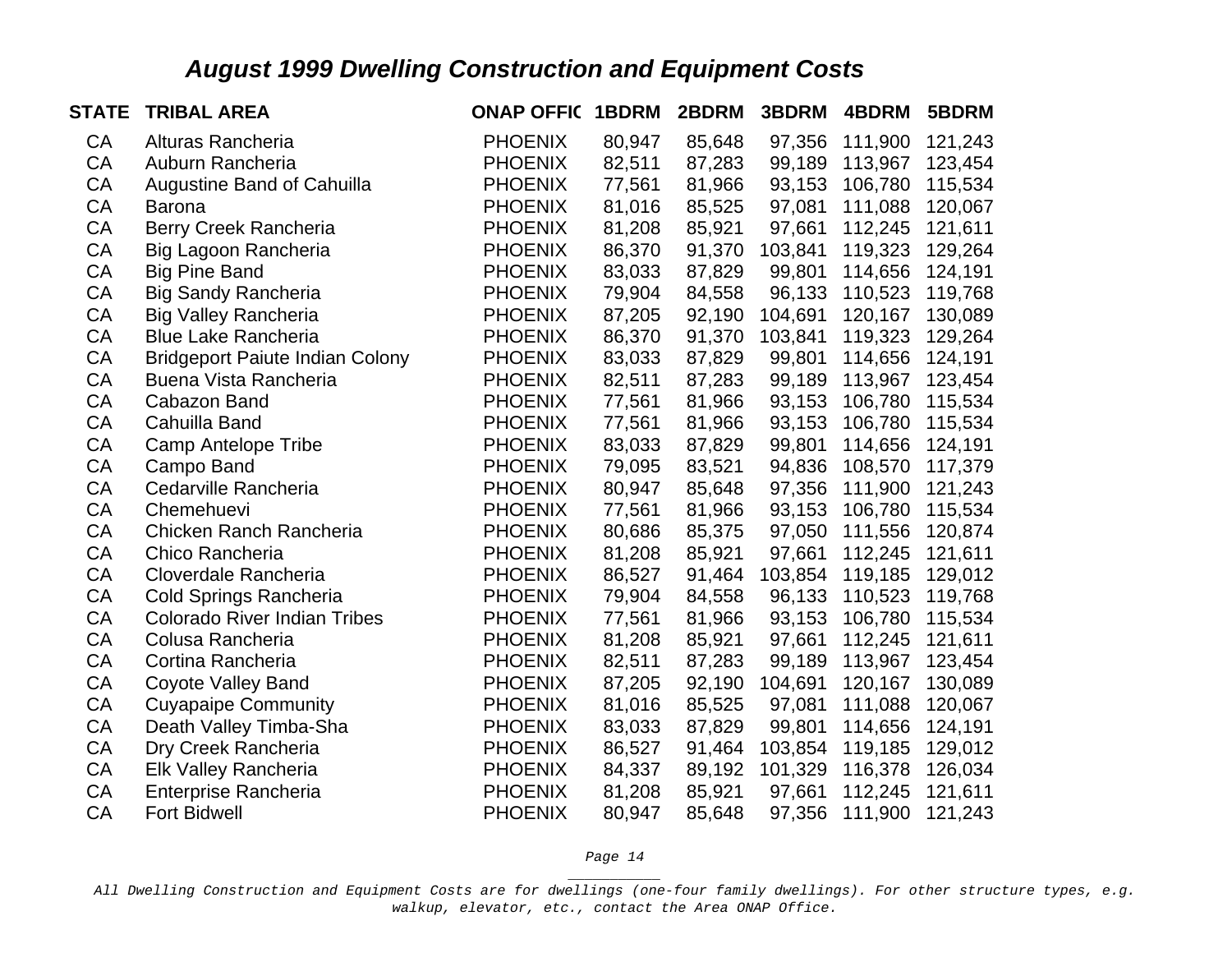| <b>STATE</b> | <b>TRIBAL AREA</b>               | <b>ONAP OFFIC</b> | 1BDRM  | 2BDRM  | 3BDRM   | 4BDRM   | 5BDRM   |
|--------------|----------------------------------|-------------------|--------|--------|---------|---------|---------|
| <b>CA</b>    | Fort Independence                | <b>PHOENIX</b>    | 83,033 | 87,829 | 99,801  | 114,656 | 124,191 |
| <b>CA</b>    | Greenville Rancheria             | <b>PHOENIX</b>    | 81,208 | 85,921 | 97,661  | 112,245 | 121,611 |
| <b>CA</b>    | Grindstone Rancheria             | <b>PHOENIX</b>    | 81,208 | 85,921 | 97,661  | 112,245 | 121,611 |
| CA           | Guidiville Rancheria             | <b>PHOENIX</b>    | 87,205 | 92,190 | 104,691 | 120,167 | 130,089 |
| CA           | Hoopa Valley                     | <b>PHOENIX</b>    | 86,370 | 91,370 | 103,841 | 119,323 | 129,264 |
| CA           | <b>Hopland Rancheria</b>         | <b>PHOENIX</b>    | 87,205 | 92,190 | 104,691 | 120,167 | 130,089 |
| CA           | Inaja Band                       | <b>PHOENIX</b>    | 81,016 | 85,525 | 97,081  | 111,088 | 120,067 |
| CA           | Ione Band of Miwok Indians       | <b>PHOENIX</b>    | 82,511 | 87,283 | 99,189  | 113,967 | 123,454 |
| CA           | Jackson Rancheria                | <b>PHOENIX</b>    | 82,511 | 87,283 | 99,189  | 113,967 | 123,454 |
| CA           | Jamul Indian Village             | <b>PHOENIX</b>    | 81,016 | 85,525 | 97,081  | 111,088 | 120,067 |
| CA           | Karuk                            | <b>PHOENIX</b>    | 86,370 | 91,370 | 103,841 | 119,323 | 129,264 |
| CA           | La Jolla Band                    | <b>PHOENIX</b>    | 81,016 | 85,525 | 97,081  | 111,088 | 120,067 |
| <b>CA</b>    | La Posta Band                    | <b>PHOENIX</b>    | 81,016 | 85,525 | 97,081  | 111,088 | 120,067 |
| CA           | Laytonville Rancheria            | <b>PHOENIX</b>    | 87,205 | 92,190 | 104,691 | 120,167 | 130,089 |
| <b>CA</b>    | Lone Pine Paiute-Shoshone        | <b>PHOENIX</b>    | 83,033 | 87,829 | 99,801  | 114,656 | 124,191 |
| <b>CA</b>    | Los Coyotes Band of Cahuilla     | <b>PHOENIX</b>    | 81,016 | 85,525 | 97,081  | 111,088 | 120,067 |
| CA           | Lytton Rancheria of California   | <b>PHOENIX</b>    | 86,527 | 91,464 | 103,854 | 119,185 | 129,012 |
| CA           | Manchester Point Arena Rancheria | <b>PHOENIX</b>    | 87,205 | 92,190 | 104,691 | 120,167 | 130,089 |
| <b>CA</b>    | Manzanita Band                   | <b>PHOENIX</b>    | 81,016 | 85,525 | 97,081  | 111,088 | 120,067 |
| CA           | Mesa Grande Band                 | <b>PHOENIX</b>    | 81,016 | 85,525 | 97,081  | 111,088 | 120,067 |
| CA           | Middletown Rancheria             | <b>PHOENIX</b>    | 87,205 | 92,190 | 104,691 | 120,167 | 130,089 |
| CA           | Mooretown Rancheria              | <b>PHOENIX</b>    | 81,208 | 85,921 | 97,661  | 112,245 | 121,611 |
| CA           | Morongo Band of Cahuilla         | <b>PHOENIX</b>    | 77,321 | 81,715 | 92,872  | 106,465 | 115,198 |
| <b>CA</b>    | North Fork Rancheria             | <b>PHOENIX</b>    | 79,904 | 84,558 | 96,133  | 110,523 | 119,768 |
| CA           | Paiute-Shoshone of Bishop Colony | <b>PHOENIX</b>    | 83,033 | 87,829 | 99,801  | 114,656 | 124,191 |
| CA           | Pala Bank                        | <b>PHOENIX</b>    | 79,095 | 83,521 | 94,836  | 108,570 | 117,379 |
| <b>CA</b>    | Paskenta Band of Nomlaki Indian  | <b>PHOENIX</b>    | 81,468 | 86,193 | 97,967  | 112,589 | 121,980 |
| <b>CA</b>    | Pauma Band                       | <b>PHOENIX</b>    | 81,016 | 85,525 | 97,081  | 111,088 | 120,067 |
| CA           | Pechanga Band                    | <b>PHOENIX</b>    | 77,561 | 81,966 | 93,153  | 106,780 | 115,534 |
| CA           | Picayune Rancheria               | <b>PHOENIX</b>    | 79,904 | 84,558 | 96,133  | 110,523 | 119,768 |
| CA           | Pinoleville Rancheria            | <b>PHOENIX</b>    | 87,205 | 92,190 | 104,691 | 120,167 | 130,089 |
| CA           | <b>Pit River Tribe</b>           | <b>PHOENIX</b>    | 81,130 | 85,830 | 97,548  | 112,099 | 121,441 |

*Page 15 \_\_\_\_\_\_\_\_\_\_\_*

*All Dwelling Construction and Equipment Costs are for dwellings (one-four family dwellings). For other structure types, e.g. walkup, elevator, etc., contact the Area ONAP Office.*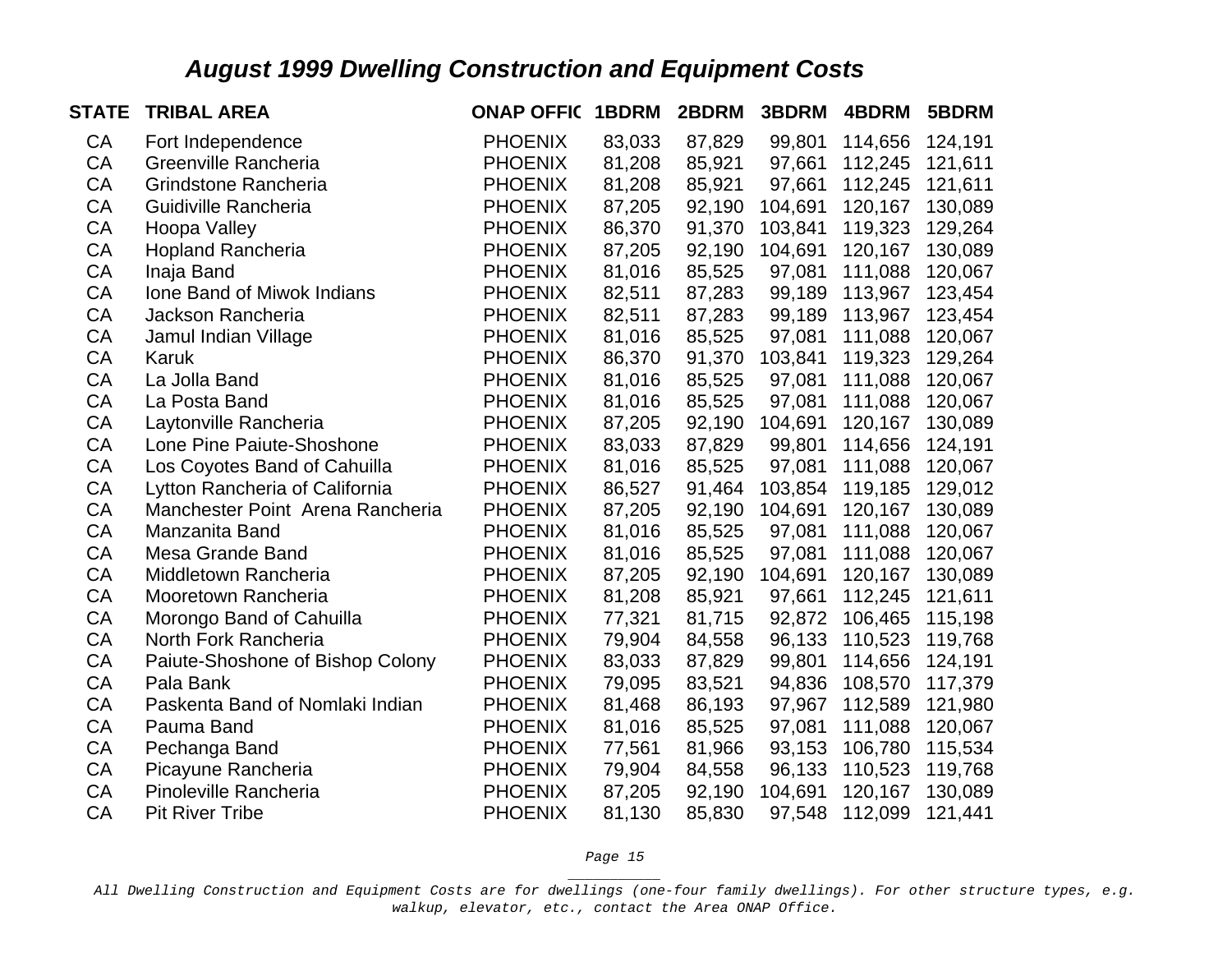| <b>STATE</b> | <b>TRIBAL AREA</b>                      | <b>ONAP OFFIC</b> | 1BDRM  | 2BDRM  | 3BDRM   | 4BDRM   | 5BDRM   |
|--------------|-----------------------------------------|-------------------|--------|--------|---------|---------|---------|
| <b>CA</b>    | Potter Valley Rancheria                 | <b>PHOENIX</b>    | 87,205 | 92,190 | 104,691 | 120,167 | 130,089 |
| <b>CA</b>    | <b>Quartz Valley Rancheria</b>          | <b>PHOENIX</b>    | 81,468 | 86,193 | 97,967  | 112,589 | 121,980 |
| CA           | <b>Quechan Tribe</b>                    | <b>PHOENIX</b>    | 76,051 | 80,354 | 91,301  | 104,623 | 113,179 |
| CA           | Ramona Band                             | <b>PHOENIX</b>    | 77,561 | 81,966 | 93,153  | 106,780 | 115,534 |
| CA           | <b>Redding Rancheria</b>                | <b>PHOENIX</b>    | 81,130 | 85,830 | 97,548  | 112,099 | 121,441 |
| CA           | Redwood Valley Rancheria                | <b>PHOENIX</b>    | 87,205 | 92,190 | 104,691 | 120,167 | 130,089 |
| CA           | Resighini Rancheria                     | <b>PHOENIX</b>    | 84,337 | 89,192 | 101,329 | 116,378 | 126,034 |
| CA           | <b>Rincon Reservation</b>               | <b>PHOENIX</b>    | 79,095 | 83,521 | 94,836  | 108,570 | 117,379 |
| CA           | Robinson Rancheria                      | <b>PHOENIX</b>    | 87,205 | 92,190 | 104,691 | 120,167 | 130,089 |
| CA           | Rohnerville Rancheria                   | <b>PHOENIX</b>    | 86,370 | 91,370 | 103,841 | 119,323 | 129,264 |
| CA           | Round Valley Rancheria                  | <b>PHOENIX</b>    | 87,205 | 92,190 | 104,691 | 120,167 | 130,089 |
| CA           | <b>Rumsey Rancheria</b>                 | <b>PHOENIX</b>    | 82,511 | 87,283 | 99,189  | 113,967 | 123,454 |
| CA           | San Manuel Band                         | <b>PHOENIX</b>    | 77,561 | 81,966 | 93,153  | 106,780 | 115,534 |
| CA           | San Pasqual Band                        | <b>PHOENIX</b>    | 81,016 | 85,525 | 97,081  | 111,088 | 120,067 |
| CA           | San Rosa Band of Cahuilla               | <b>PHOENIX</b>    | 77,561 | 81,966 | 93,153  | 106,780 | 115,534 |
| CA           | <b>San Ysabel Reservation</b>           | <b>PHOENIX</b>    | 81,016 | 85,525 | 97,081  | 111,088 | 120,067 |
| CA           | Santa Rosa Rancheria                    | <b>PHOENIX</b>    | 76,594 | 81,017 | 92,059  | 105,761 | 114,555 |
| CA           | Santa Ynez Band of Chumash              | <b>PHOENIX</b>    | 85,979 | 90,918 | 103,276 | 118,591 | 128,415 |
| CA           | Scotts Valley (Pomo)                    | <b>PHOENIX</b>    | 87,205 | 92,190 | 104,691 | 120,167 | 130,089 |
| CA           | Sheep Rancheria                         | <b>PHOENIX</b>    | 81,208 | 85,921 | 97,661  | 112,245 | 121,611 |
| CA           | Sherwood Valley Rancheria               | <b>PHOENIX</b>    | 87,205 | 92,190 | 104,691 | 120,167 | 130,089 |
| CA           | Shingle Springs Rancheria               | <b>PHOENIX</b>    | 82,511 | 87,283 | 99,189  | 113,967 | 123,454 |
| CA           | <b>Smith River Rancheria</b>            | <b>PHOENIX</b>    | 84,337 | 89,192 | 101,329 | 116,378 | 126,034 |
| CA           | Soboba Band                             | <b>PHOENIX</b>    | 77,561 | 81,966 | 93,153  | 106,780 | 115,534 |
| CA           | <b>Stewarts Point Rancheria</b>         | <b>PHOENIX</b>    | 86,527 | 91,464 | 103,854 | 119,185 | 129,012 |
| CA           | Sulphur Bank Rancheria                  | <b>PHOENIX</b>    | 87,205 | 92,190 | 104,691 | 120,167 | 130,089 |
| <b>CA</b>    | Susanville Rancheria                    | <b>PHOENIX</b>    | 80,947 | 85,648 | 97,356  | 111,900 | 121,243 |
| CA           | Sycuan Band                             | <b>PHOENIX</b>    | 81,016 | 85,525 | 97,081  | 111,088 | 120,067 |
| CA           | <b>Table Bluff Rancheria</b>            | <b>PHOENIX</b>    | 86,370 | 91,370 | 103,841 | 119,323 | 129,264 |
| CA           | <b>Table Mountain Rancheria</b>         | <b>PHOENIX</b>    | 79,904 | 84,558 | 96,133  | 110,523 | 119,768 |
| CA           | <b>Torres-Martinez Band of Cahuilla</b> | <b>PHOENIX</b>    | 77,321 | 81,715 | 92,872  | 106,465 | 115,198 |
| CA           | <b>Trinidad Rancheria</b>               | <b>PHOENIX</b>    | 86,370 | 91,370 | 103,841 | 119,323 | 129,264 |

*Page 16 \_\_\_\_\_\_\_\_\_\_\_*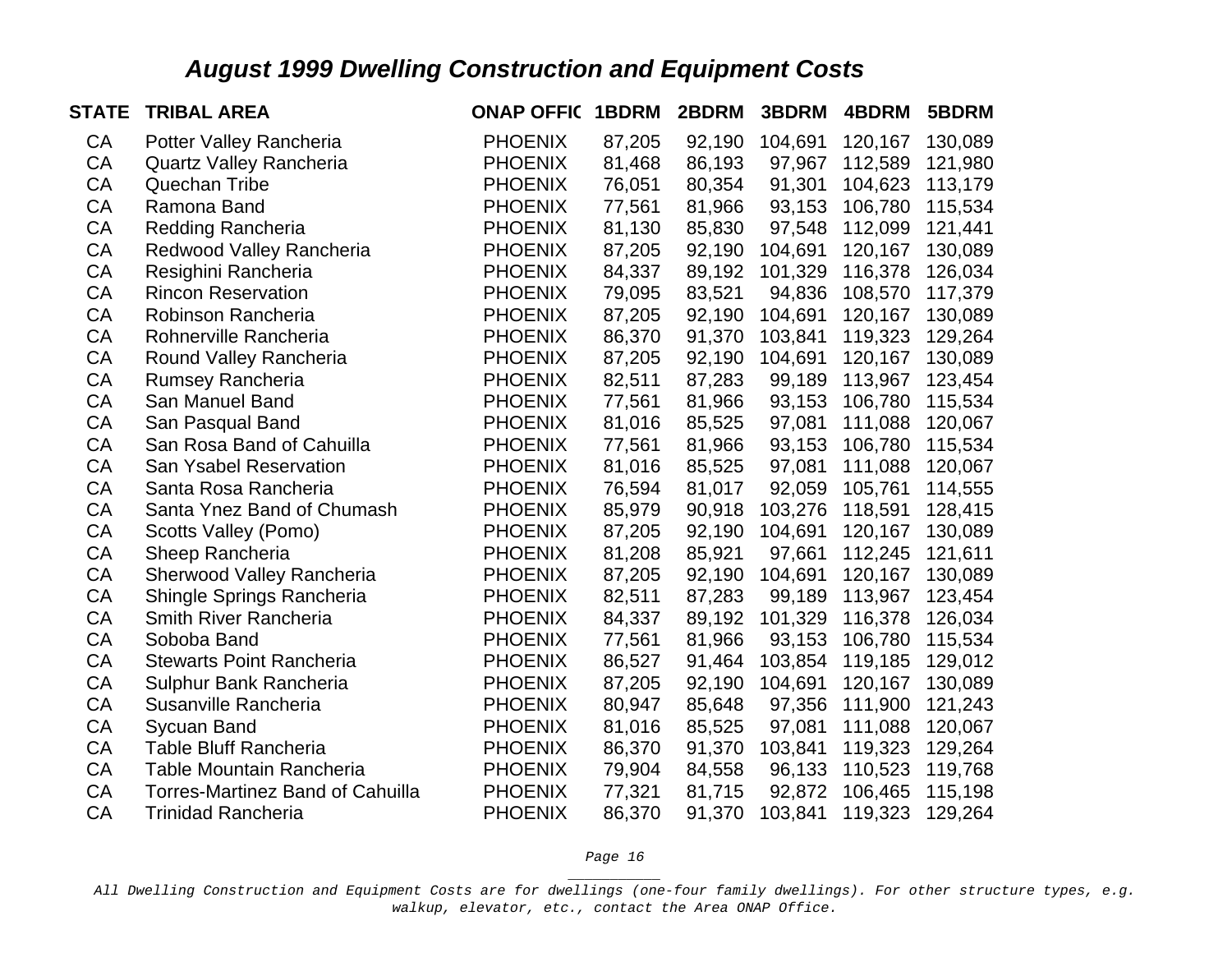| <b>STATE</b> | <b>TRIBAL AREA</b>                 | <b>ONAP OFFIC</b> | 1BDRM  | 2BDRM  | 3BDRM   | 4BDRM   | 5BDRM   |
|--------------|------------------------------------|-------------------|--------|--------|---------|---------|---------|
| CA           | Tule River Indian Tribe            | <b>PHOENIX</b>    | 79,643 | 84,285 | 95,827  | 110,178 | 119,400 |
| CA           | <b>Tulomne Rancheria</b>           | <b>PHOENIX</b>    | 80,686 | 85,375 | 97,050  | 111,556 | 120,874 |
| CA           | <b>Twenty Nine Palms Band</b>      | <b>PHOENIX</b>    | 77,561 | 81,966 | 93,153  | 106,780 | 115,534 |
| CA           | Upper Lake Rancheria               | <b>PHOENIX</b>    | 87,205 | 92,190 | 104,691 | 120,167 | 130,089 |
| CA           | Utu Utu Gwaiti Paiute              | <b>PHOENIX</b>    | 83,033 | 87,829 | 99,801  | 114,656 | 124,191 |
| CA           | Viejas Group of Capitan Grande     | <b>PHOENIX</b>    | 81,016 | 85,525 | 97,081  | 111,088 | 120,067 |
| CA           | <b>Yurok Tribe</b>                 | <b>PHOENIX</b>    | 86,370 | 91,370 | 103,841 | 119,323 | 129,264 |
| <b>NM</b>    | Acoma Pueblo                       | <b>PHOENIX</b>    | 65,853 | 69,663 | 79,168  | 90,967  | 98,542  |
| <b>NM</b>    | Cochiti Pueblo                     | <b>PHOENIX</b>    | 65,853 | 69,663 | 79,168  | 90,967  | 98,542  |
| <b>NM</b>    | <b>Isleta Pueblo</b>               | <b>PHOENIX</b>    | 66,530 | 70,390 | 80,006  | 91,949  | 99,619  |
| <b>NM</b>    | Jemez Pueblo                       | <b>PHOENIX</b>    | 65,853 | 69,663 | 79,168  | 90,967  | 98,542  |
| <b>NM</b>    | Jicarilla Reservation              | <b>PHOENIX</b>    | 65,853 | 69,663 | 79,168  | 90,967  | 98,542  |
| <b>NM</b>    | Laguna Pueblo                      | <b>PHOENIX</b>    | 66,530 | 70,390 | 80,006  | 91,949  | 99,619  |
| <b>NM</b>    | <b>Mescalero Reservation</b>       | <b>PHOENIX</b>    | 63,376 | 67,030 | 76,158  | 87,480  | 94,745  |
| <b>NM</b>    | Nambe Pueblo                       | <b>PHOENIX</b>    | 69,502 | 73,567 | 83,660  | 96,220  | 104,293 |
| <b>NM</b>    | Pajoaque Pueblo                    | <b>PHOENIX</b>    | 69,502 | 73,567 | 83,660  | 96,220  | 104,293 |
| <b>NM</b>    | <b>Picuris Pueblo</b>              | <b>PHOENIX</b>    | 66,113 | 69,936 | 79,474  | 91,311  | 98,911  |
| <b>NM</b>    | San Felipe Pueblo                  | <b>PHOENIX</b>    | 65,853 | 69,663 | 79,168  | 90,967  | 98,542  |
| <b>NM</b>    | San Ildefonso Pueblo               | <b>PHOENIX</b>    | 65,853 | 69,663 | 79,168  | 90,967  | 98,542  |
| <b>NM</b>    | San Juan Pueblo                    | <b>PHOENIX</b>    | 66,113 | 69,936 | 79,474  | 91,311  | 98,911  |
| <b>NM</b>    | Sandia Pueblo                      | <b>PHOENIX</b>    | 66,530 | 70,390 | 80,006  | 91,949  | 99,619  |
| <b>NM</b>    | Santa Ana Pueblo                   | <b>PHOENIX</b>    | 65,853 | 69,663 | 79,168  | 90,967  | 98,542  |
| <b>NM</b>    | Santa Clara Pueblo                 | <b>PHOENIX</b>    | 65,853 | 69,663 | 79,168  | 90,967  | 98,542  |
| <b>NM</b>    | Santo Domingo Pueblo               | <b>PHOENIX</b>    | 65,853 | 69,663 | 79,168  | 90,967  | 98,542  |
| <b>NM</b>    | <b>Taos Pueblo</b>                 | <b>PHOENIX</b>    | 66,113 | 69,936 | 79,474  | 91,311  | 98,911  |
| <b>NM</b>    | Tesuque Pueblo                     | <b>PHOENIX</b>    | 69,502 | 73,567 | 83,660  | 96,220  | 104,293 |
| <b>NM</b>    | Zia Pueblo                         | <b>PHOENIX</b>    | 65,853 | 69,663 | 79,168  | 90,967  | 98,542  |
| <b>NM</b>    | Zuni Tribe                         | <b>PHOENIX</b>    | 69,919 | 74,021 | 84,192  | 96,857  | 105,001 |
| <b>NV</b>    | <b>Duck Valley Shoshone-Paiute</b> | <b>PHOENIX</b>    | 72,787 | 77,019 | 87,554  | 100,646 | 109,056 |
| <b>NV</b>    | <b>Duckwater Shoshone</b>          | <b>PHOENIX</b>    | 76,177 | 80,563 | 91,528  | 105,124 | 113,847 |
| <b>NV</b>    | <b>Ely Shoshone</b>                | <b>PHOENIX</b>    | 72,787 | 77,019 | 87,554  | 100,646 | 109,056 |
| <b>NV</b>    | <b>Fallon Paiute-Shoshone</b>      | <b>PHOENIX</b>    | 73,908 | 78,200 | 88,890  | 102,170 | 110,700 |

*Page 17 \_\_\_\_\_\_\_\_\_\_\_*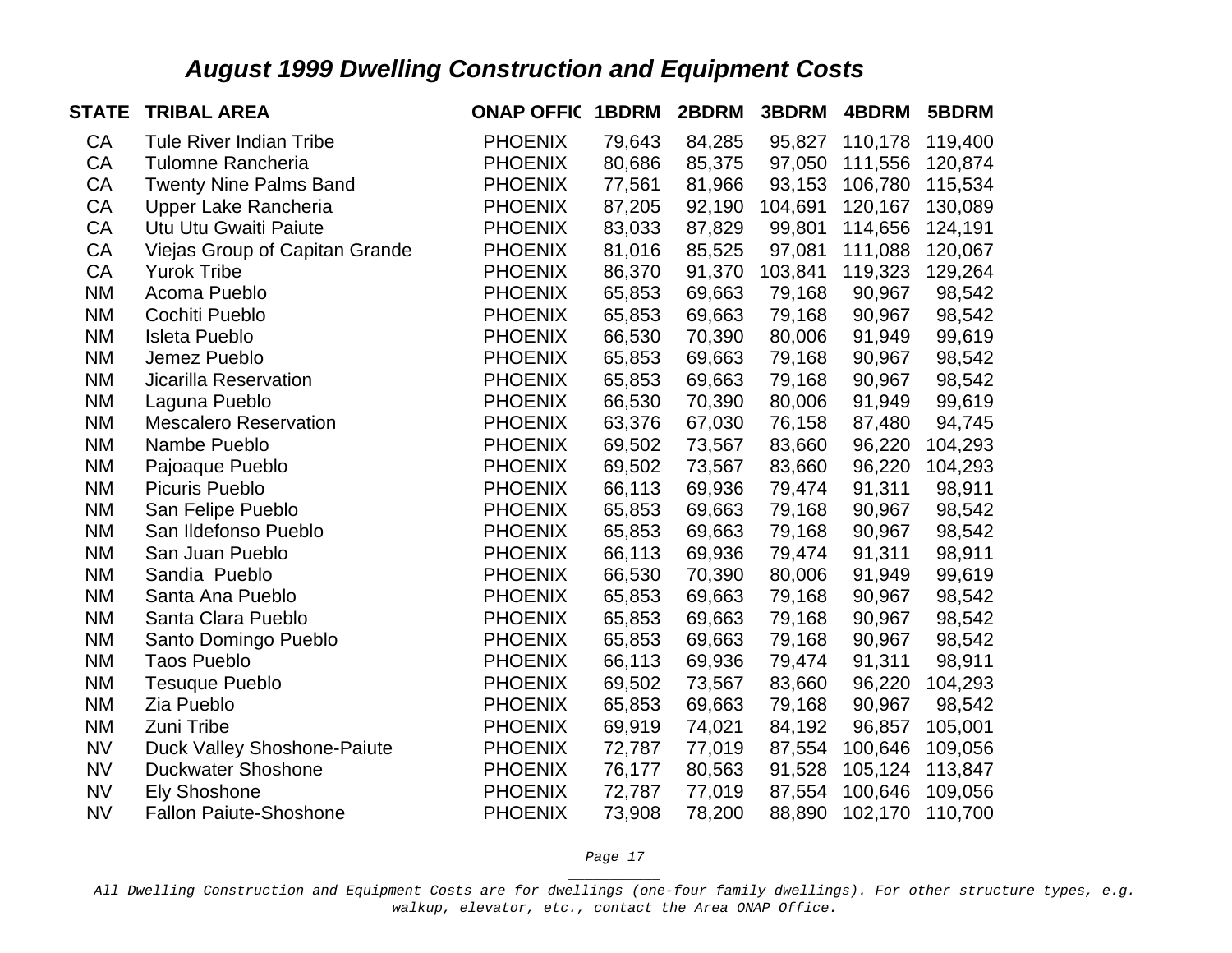| <b>STATE</b> | <b>TRIBAL AREA</b>                      | <b>ONAP OFFIC 1BDRM</b> |        | 2BDRM  | 3BDRM   | 4BDRM   | 5BDRM   |
|--------------|-----------------------------------------|-------------------------|--------|--------|---------|---------|---------|
| <b>NV</b>    | Las Vegas Colony                        | <b>PHOENIX</b>          | 76,177 | 80,563 | 91,528  | 105,124 | 113,847 |
| <b>NV</b>    | Lovelock Colony                         | <b>PHOENIX</b>          | 73,569 | 77,837 | 88,471  | 101,679 | 110,161 |
| <b>NV</b>    | Moapa Band of Paiute                    | <b>PHOENIX</b>          | 76,177 | 80,563 | 91,528  | 105,124 | 113,847 |
| <b>NV</b>    | <b>Pyramid Lake Paiute</b>              | <b>PHOENIX</b>          | 75,602 | 80,016 | 90,983  | 104,624 | 113,391 |
| <b>NV</b>    | <b>Reno-Sparks Colony</b>               | <b>PHOENIX</b>          | 75,602 | 80,016 | 90,983  | 104,624 | 113,391 |
| <b>NV</b>    | <b>Summit Lake Paiute Tribe</b>         | <b>PHOENIX</b>          | 73,569 | 77,837 | 88,471  | 101,679 | 110,161 |
| <b>NV</b>    | Te-Moak                                 | <b>PHOENIX</b>          | 72,787 | 77,019 | 87,554  | 100,646 | 109,056 |
| <b>NV</b>    | <b>Walker River Paiute Tribe</b>        | <b>PHOENIX</b>          | 73,569 | 77,837 | 88,471  | 101,679 | 110,161 |
| <b>NV</b>    | <b>Washoe Tribe</b>                     | <b>PHOENIX</b>          | 73,569 | 77,837 | 88,471  | 101,679 | 110,161 |
| <b>NV</b>    | <b>Winnemucca Colony</b>                | <b>PHOENIX</b>          | 73,569 | 77,837 | 88,471  | 101,679 | 110,161 |
| <b>NV</b>    | <b>Yerington Paiute Tribe</b>           | <b>PHOENIX</b>          | 73,569 | 77,837 | 88,471  | 101,679 | 110,161 |
| <b>NV</b>    | Yomba Shoshone Tribe                    | <b>PHOENIX</b>          | 76,177 | 80,563 | 91,528  | 105,124 | 113,847 |
| <b>OR</b>    | Fort McDermitt Paiute and Shoshone      | <b>PHOENIX</b>          | 75,629 | 80,017 | 90,950  | 104,529 | 113,251 |
| ТX           | <b>Ysleta Del Sur</b>                   | <b>PHOENIX</b>          | 61,812 | 65,394 | 74,324  | 85,413  | 92,534  |
| UT           | <b>Goshute Reservation</b>              | <b>PHOENIX</b>          | 68,772 | 72,751 | 82,677  | 94,997  | 102,907 |
| ID           | <b>Coeur D'Alene Tribe</b>              | <b>SEATTLE</b>          | 71,692 | 75,839 | 86,185  | 99,027  | 107,271 |
| ID           | Fort Hall Shoshone-Bannock              | <b>SEATTLE</b>          | 72,318 | 76,476 | 86,876  | 99,768  | 108,038 |
| ID           | Kootenai Tribe                          | <b>SEATTLE</b>          | 71,692 | 75,839 | 86,185  | 99,027  | 107,271 |
| ID           | <b>Nez Perce Tribe</b>                  | <b>SEATTLE</b>          | 71,692 | 75,839 | 86,185  | 99,027  | 107,271 |
| <b>OR</b>    | <b>Burns-Paiute Tribe</b>               | <b>SEATTLE</b>          | 76,228 | 80,653 | 91,674  | 105,365 | 114,157 |
| <b>OR</b>    | <b>Coos Bay Confederated Tribes</b>     | <b>SEATTLE</b>          | 78,419 | 82,925 | 94,199  | 108,172 | 117,135 |
| <b>OR</b>    | Coquille Indian Tribe                   | <b>SEATTLE</b>          | 78,419 | 82,925 | 94,199  | 108,172 | 117,135 |
| <b>OR</b>    | <b>Cow Creek Tribes</b>                 | <b>SEATTLE</b>          | 78,419 | 82,925 | 94,199  | 108,172 | 117,135 |
| <b>OR</b>    | <b>Grand Ronde Confederated Tribes</b>  | <b>SEATTLE</b>          | 80,296 | 84,923 | 96,485  | 110,824 | 120,026 |
| <b>OR</b>    | Klamath Indian Tribe                    | <b>SEATTLE</b>          | 75,968 | 80,380 | 91,368  | 105,020 | 113,789 |
| <b>OR</b>    | <b>Siletz Confederated Tribes</b>       | <b>SEATTLE</b>          | 80,296 | 84,923 | 96,485  | 110,824 | 120,026 |
| <b>OR</b>    | <b>Umatilla Confederated Tribes</b>     | <b>SEATTLE</b>          | 75,889 | 80,290 | 91,255  | 104,874 | 113,619 |
| <b>OR</b>    | <b>Warm Springs Confederated Tribes</b> | <b>SEATTLE</b>          | 75,889 | 80,290 | 91,255  | 104,874 | 113,619 |
| <b>WA</b>    | <b>Chehalis Confederated Tribes</b>     | <b>SEATTLE</b>          | 83,059 | 87,829 | 99,767  | 114,561 | 124,051 |
| <b>WA</b>    | <b>Colville Confederated Tribes</b>     | <b>SEATTLE</b>          | 79,331 | 83,923 | 95,375  | 109,593 | 118,721 |
| <b>WA</b>    | Hoh Indian Tribe                        | <b>SEATTLE</b>          | 84,754 | 89,645 | 101,861 | 117,015 | 126,742 |
| <b>WA</b>    | Jamestown S'Kallam Tribe                | <b>SEATTLE</b>          | 82,721 | 87,466 | 99,349  | 114,070 | 123,513 |

*Page 18 \_\_\_\_\_\_\_\_\_\_\_*